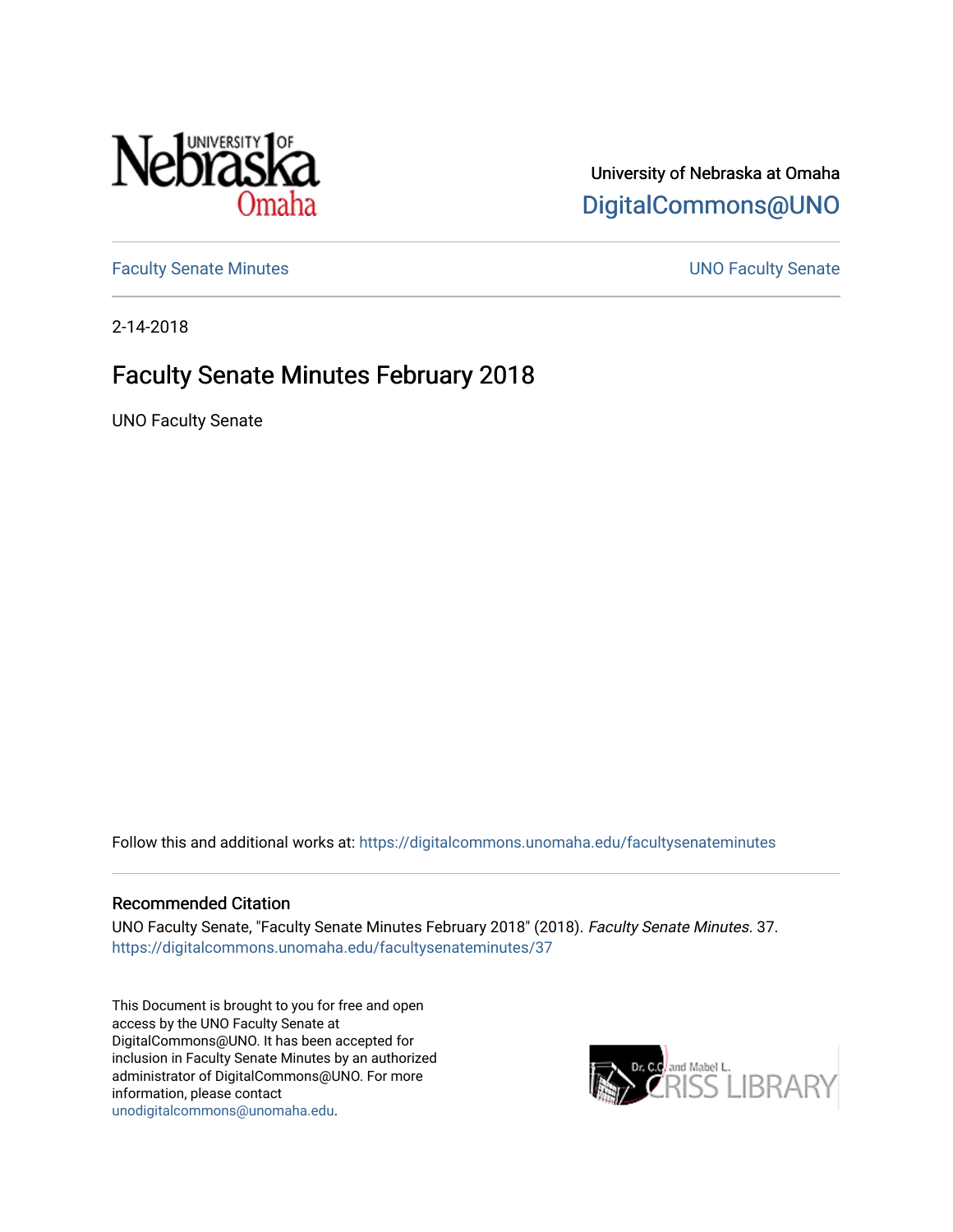

# **2017-2018 Faculty Senate** *Minutes*

\_\_\_\_\_\_\_\_\_\_\_\_\_\_\_\_\_\_\_\_\_\_\_\_\_\_\_\_\_\_\_\_\_\_\_\_\_\_\_\_\_\_\_\_\_\_\_\_\_\_\_\_\_\_\_\_\_\_\_\_\_\_\_\_\_\_\_\_\_\_\_\_\_\_\_\_\_\_ \_\_\_\_\_\_\_\_\_\_\_\_\_\_\_\_\_\_\_\_*Wednesday, February 14, 2018, 2 p.m., CEC 230/231*\_\_\_\_\_\_\_\_\_\_\_\_\_\_\_\_\_\_\_\_\_

- **Members:** Adidam, Arbelaez, Azadmanesh, Barone, Bereitschaft, Boron, Cast-Brede, Davidson, Elder, Grams, Johnson, Kealey, Kelly, Landow, MacArthur, Miller, Nash, Noble, Peterson, Prisbell, Robins, Rogers, Romero, Rowe, Schaffer, Sharif-Kashani, Schoenbeck, Stacy, Wileman, Winter, Zhong
- **Excused:** Adams, Brennan, Nordman, Tiller

**Absent:** Feng, Hawkins, Maher

**Visitors:** Baguyos, Derrick, Dodge (available to answer questions regarding approval of the Proposal for a MS degree in Information Technology Innovation resolution)

\_\_\_\_\_\_\_\_\_\_\_\_\_\_\_\_\_\_\_\_\_\_\_\_\_\_\_\_\_\_\_\_\_\_\_\_\_\_\_\_\_\_\_\_\_\_\_\_\_\_\_\_\_\_\_\_\_\_\_\_\_\_\_\_\_\_\_\_\_\_\_\_\_\_\_\_\_

\_\_\_\_\_\_\_\_\_\_\_\_\_\_\_\_\_\_\_\_\_\_\_\_\_\_\_\_\_\_\_\_\_\_\_\_\_\_\_\_\_\_\_\_\_\_\_\_\_\_\_\_\_\_\_\_\_\_\_\_\_\_\_\_\_\_\_\_\_\_\_\_\_\_\_\_\_

- **I. The meeting was called to Order** by President Grams at 2:04 p.m.
- **II. The Minutes** of January 17, 2018, were approved as written.

#### **III. Officers' Reports**

#### **A. President's Report:** Senator Grams wrote

February 6, 2018

Dear Faculty Colleagues,

I hope the semester is going well for all of you. Please forgive the length of this update – much has happened and several major topics need to be covered.

#### **1. Budget**

As you probably know, on January 10 the Governor presented his budget proposal to the legislature, calling for an across-the-board cut to state appropriations of 2% this year and 4% next year (excepting K-12 and the Department of Corrections). The latest figures we have heard indicate this translates into a cut of 11 million for the remainder of the 17-18 academic year, atop the nearly 50 million that was already cut from the current budget, and another 23 million for the 18-19 academic year. Somewhere between 27-29 million was saved through the BRT process, which identified cuts in operations expenses that helped to protect the academic programs across the whole NU system from a cut of this magnitude. However, the additional cuts recommended by the Governor can no longer be prevented from directly harming academic programs. NU represents 13% of the total state budget, but is being expected to bear around 50% or more of the total cut. This translates into 1.5 million this year for UNO and 3 million next year (18-19).

The UNO Deans and Vice-Chancellors were asked to plan accordingly, and a few weeks ago they presented their plans to Chancellor Gold. In addition, Chancellor Gold personally requested and received hundreds of suggestions from faculty, staff,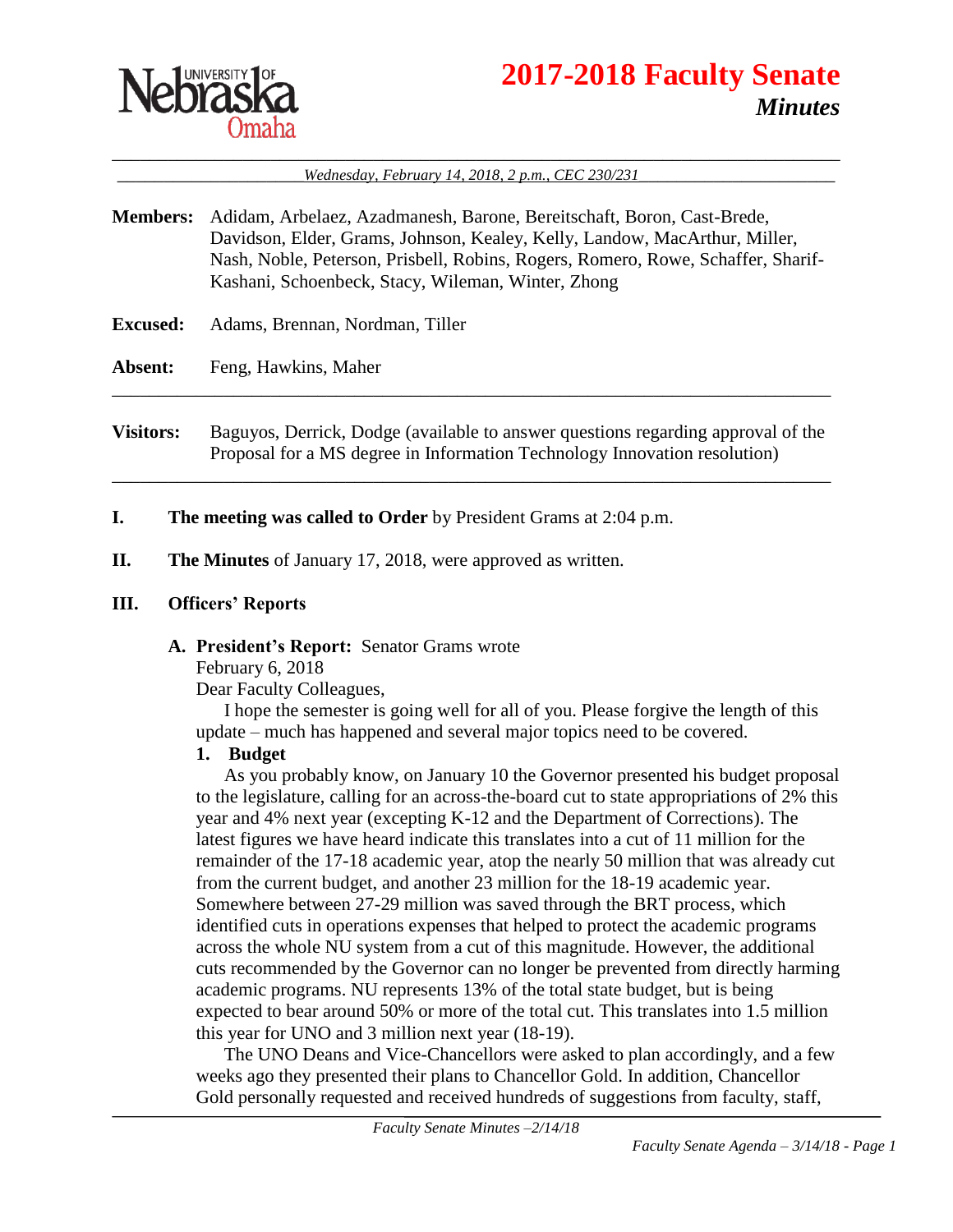students, and other members of the community concerning how funds could be both generated and saved. These suggestions have been read through at least twice by the Chancellor himself and sorted according to kind. Now he will work with others to determine which ones can be operationalized quickly, or studied for possible later implementation.

The BRT process continues – it found more savings than expected, and the cost of increased health insurance coverage was not as high as had been anticipated in the budget, so cuts that might have been demanded in Fall of 17 were postponed. One of the important areas of BRT work affecting faculty is in Travel. The Central administration has been responsive to the call for faculty input into the BRT process by requesting names of faculty from each campus who will serve on the Travel team going forward. This requires a few hours per month commitment over the next several months – an initial meeting or two of around two hours, followed by monthly follow up to ensure that the plan is implemented properly and effectively.

**If you are interested in serving on this NU-wide Travel Budget Response Team, please contact me (lgrams@) as soon as possible with a short description of your reasons for interest.** I will select two names to forward to President Bounds and Marjorie Kostelnik.

Chancellor Gold has been staying in close contact with Faculty Senate leadership, via both meetings and calls, sometimes now including our Senate President-Elect Chris Kelly. Chris and I will meet again with the Chancellor this Thursday the  $8<sup>th</sup>$ , when we should hear more information about the proposed budget cuts. However, the Chancellor already has laid out two very important aspects of his approach. One involves his advocacy for UNO and UNMC with the Legislature, our greater community, and his ongoing support for growth and innovation through this period. I was encouraged by the strategies the Chancellor shared with us and feel he is doing an excellent job of representing the interests of both campuses with all external audiences. The other aspect involved the criteria he is using to deliberate about where and how to make the necessary cuts. Without being able to disclose all specifics yet, he did walk us through the decision procedure. He expressed a strong commitment to truthfulness and transparency, as well as concern for the individual human beings involved. The five criteria are: impact on communities served, fiscal implication and savings achieved, how much pain and disruption is produced, how easy or difficult the cut would be to reverse someday, and the need to be mission-driven.

Another internal-to-NU matter that affects budgets over the long term is the proposed reapportionment or redistribution of the base budget allocations among the four campuses. UNO is presently receiving about 13% of that budget, but as we know, it contributes far more than this to the overall NU income. In short, we subsidize some portion of budgets at other campuses with our productivity. The reallocation could in theory move this 13% up to 16%. However, an obvious question is whether such a change will be sustained by President Bounds in the current budget cutting environment. Chancellor Gold has made clear that even if we were to begin receiving this appropriately increased apportionment, we would not thereby be spared from making cuts for a few reasons. Just as we needed to hold back 2% of the budget this 17-18 year, due to the Governor's policy, and ended up having to cut out even more in Spring 18, so too will we need to hold back at least 2% and perhaps more from the 18-19 budget. President Bounds has for 17-18 also given a one-time infusion of cash to help cover the gap between savings and the required 49 million cut. This cannot be continued as a long-term solution, and campuses need to maintain a healthy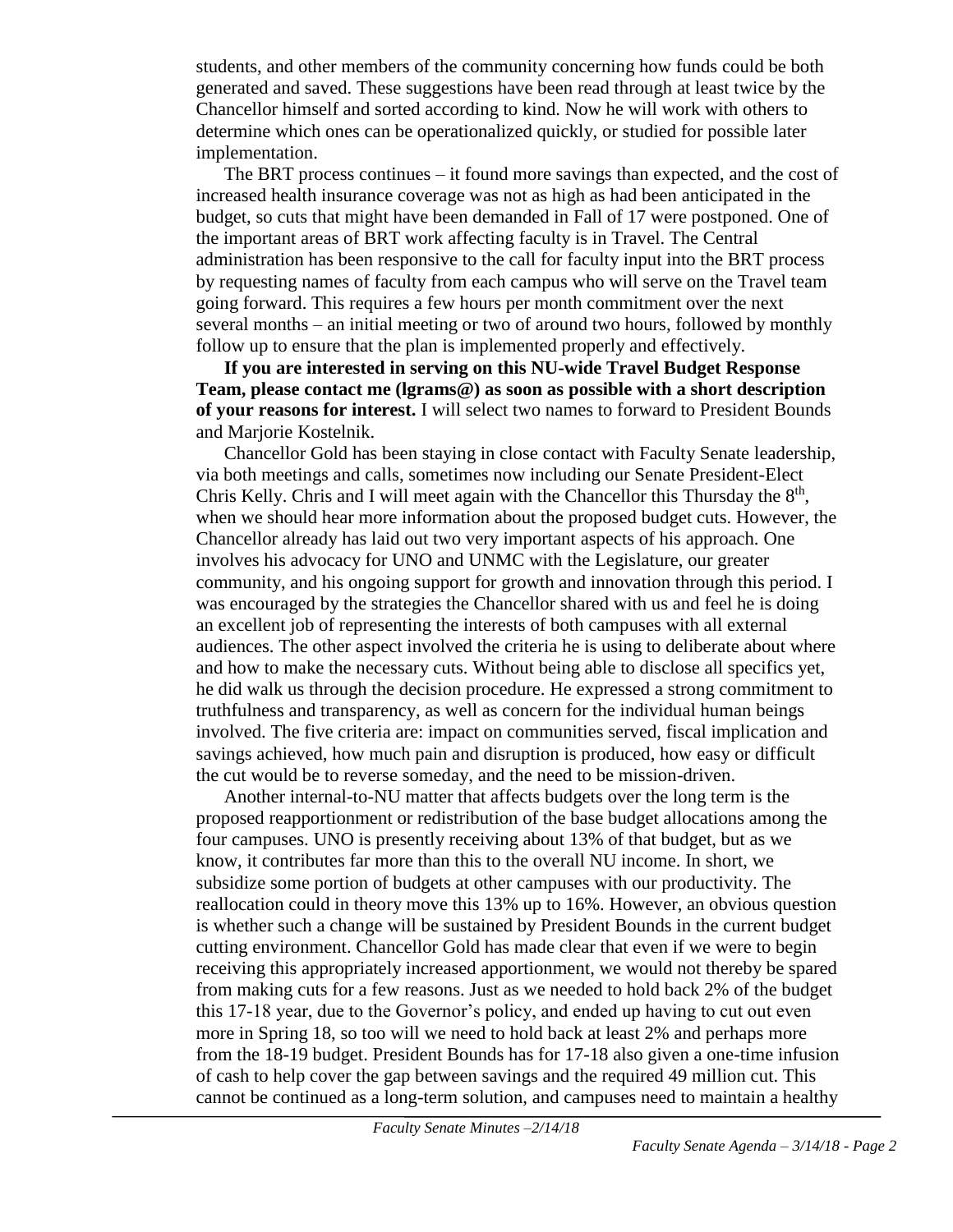cash position to cover payroll and other bills. Opinions vary concerning the optimal amount of cushioning, but at least some is required.

Next week, on Monday the  $12<sup>th</sup>$  in the Thompson Alumni Center, Chancellor Gold will hold a Town Hall meeting to answer questions about the university budget and other topics. On the  $14<sup>th</sup>$ , President Bounds will testify before the Appropriations Committee of the Legislature. As further information about proposed cuts becomes available, I will be in touch. In the next biennium, 19-21, by all indications we should expect more of the same.

I realize this news can be dispiriting, but I want you to know that neither we faculty nor the university's administrative leadership plan to stand by passively waiting to see what happens. We are working to innovate and grow, inspiring intellectual development and career opportunities for our students, and creating benefits for our entire community. UNO and NU's role as a powerful engine of economic growth in the state of Nebraska will continue.

Faculty are also citizens who have a range of different opinions about these matters. However, I would like to remind everyone who wishes to express an opinion as a citizen that *university emails and other university resources cannot be used for these private purposes*. The Faculty Senate cannot and does not engage in lobbying activities, unlike the AAUP, which can and does.

#### **2. Chancellor Gold**

President Bounds consulted with Faculty Senate leadership last month concerning his desire to extend Chancellor Gold's period of service through Spring 2019. As I reported to the Faculty Senators at the end of January, this decision to extend Gold's term officially was already expected, so the new information here relates to the timing of an eventual search. President Bounds has consistently affirmed UNO's independence as an institution with a distinctive mission, but as he explained both to me and then to our executive committee, moving forward with a search would be very difficult right now.

The sharing of the Chancellor position between UNMC and UNO creates, in effect, a vertical cut and attendant cost savings for UNO. The same is true with respect to the shared position of Vice Chancellor of Business, Finance, and Economic Development, for which a search is underway (including UNO faculty representation). These cost savings, which come to roughly \$700,000, are preventing us from having to cut something else worth 700k. In addition, a university in the midst of a budget cutting may have difficulty recruiting top quality leadership, as few wish to step into a role that involves immediately implementing cuts (this was already a problem last year, affecting the Spring 17 Chancellor search).

Another important factor in the weighing of pros and cons is that Chancellor Gold is providing stable leadership during UNO's accreditation cycle, and helping to develop additional investment in UNO. He has attended most of our Senate meetings and is otherwise highly engaged with the campus and responsive to faculty suggestions. We meet regularly and stay in touch often. The chancellor has communicated clearly to me as Faculty Senate President on both the process and prioritization used in determining what budget cuts to recommend. These factors were all compelling to me. Consequently, I worked with my counterpart in the UNMC Faculty Senate, Dr. Ann Anderson Berry, to draft a letter in support of Chancellor Gold continuing through Spring 2019. We wanted faculty to know that President Bounds' decision involved a thoughtful process of seeking input from faculty senate leadership on both campuses, which is important in light of our past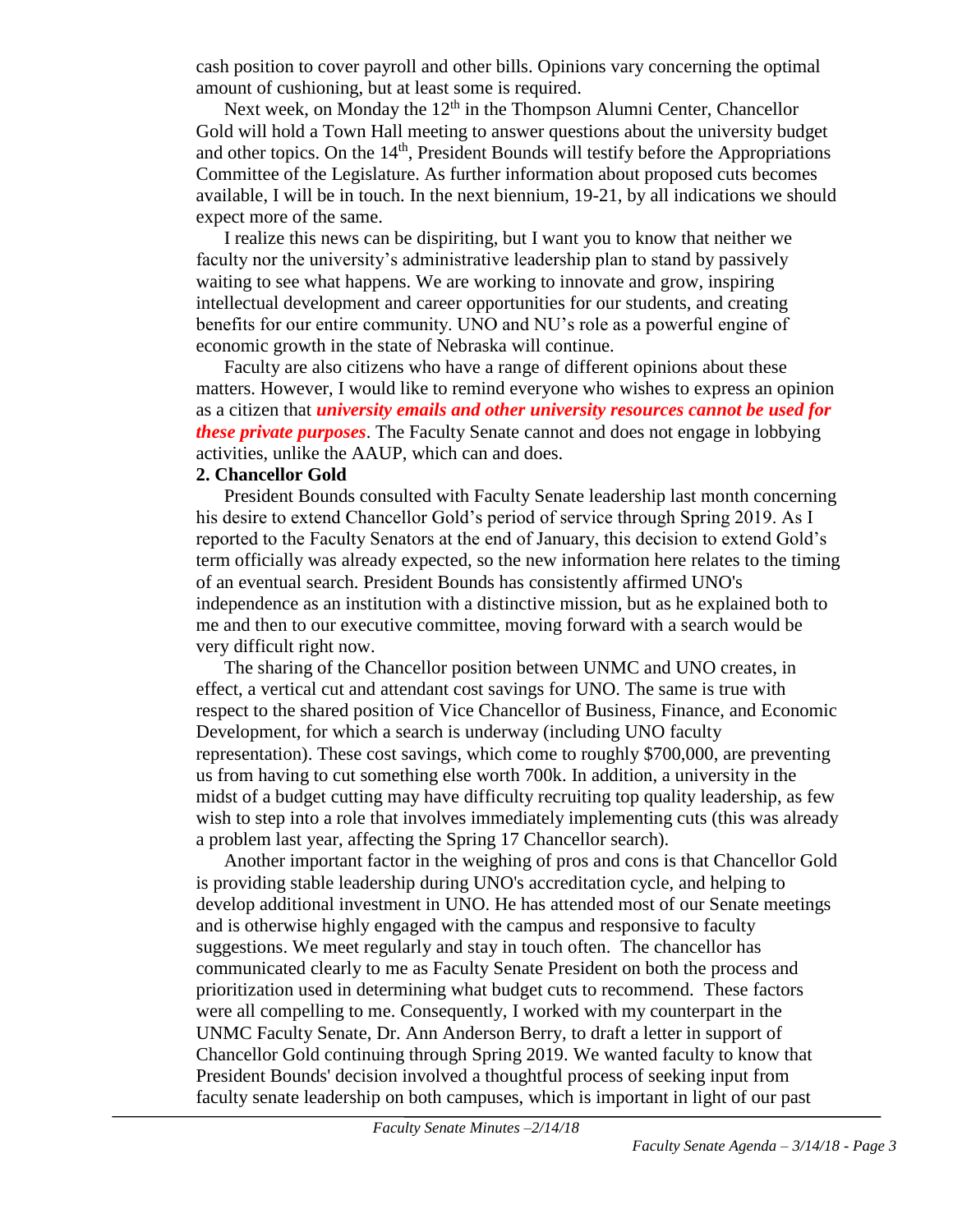requests that such input be sought whenever appropriate.

### **3. Assistant Vice Chancellor for Wellness**

As of last Friday, Dr. Steven Wengel, formerly Chair of Psychiatry at UNMC, has been named the new Assistant Vice Chancellor for Wellness. Normally such positions are created after a search and a process that includes faculty input – this is how faculty (from both UNO and UNMC) are presently involved in the ongoing search for a Vice Chancellor of Business, Finance, and Economic Development. In the case of Wellness, however, the faculty member appointed was going to fill this role at UNMC already. In the past, UNO has had a different structure in place for addressing wellness issues, and Faculty Senate has in the past sometimes sought a greater commitment to and investment in wellness on UNO's campus. Henceforth, UNO will be able to benefit from Dr. Wengel's expertise without having to dedicate its own new funds to creating such a position at UNO. Chancellor Gold discussed this appointment with me and explained that it supports wellness initiatives at UNO without creating additional costs to us.

#### **4. UNO-UNMC Collaboration**

The UNO and UNMC Faculty Committee for Communication and Collaboration – composed of membership recommended by the Senates of each institution, and reporting back to the Senates – continues to meet and discuss matters of joint concern. This direct faculty-to-faculty line of communication has been quite valuable and I would recommend that next year's executive committee consider voting to continue the arrangement.

Across the university, many people are discussing collaborative projects and possibilities. I have these matters with Chancellor Gold, and am reassured by a few of the basic conceptual boundary lines that have been established to help us navigate shared administrative positions or joint projects between UNO and UNMC. First and foremost is academics: joint research, teaching, or other collaborative efforts in academics depend on the mutual interests and decisions of faculty. We seek to eliminate barriers to productive teamwork, but faculty drive the creation of such projects. This is related to another crucial distinction that collaborative arrangements will respect: each campus has its own unique mission and strategic goals. Communication and branding is based on this underlying difference, even as pragmatic and resource-minded sharing arrangements can be made in non-academic operations. Put bluntly, we can save money by doing some things together, thus helping to protect our academic programs in the time of budget cutting. However, we need to review these practices to ensure that the level of service remains high and efficiency is indeed increased. The overall conversation about this UNO-UNMC relationship should continue, particularly in light of our uninterrupted commitment to growth and innovation. How do we move forward in a way that respects boundaries where needed, but creates bridges across them to develop new opportunities? Faculty are needed to help sketch out this landscape.

#### **5. Freedom of Expression**

At its January 25 meeting, the NU Board of Regents passed a new Freedom of Expression Policy. A representative of the ACLU offered generally favorable public testimony on the policy, along with a few recommended changes. This is the same policy that was sent last semester to all UNO faculty for comment – many of you made extremely valuable suggestions, which I compiled and contributed along with comments from all of the other Faculty Senates at the four NU campuses. In some cases individuals may be able to see where their suggestions were included in the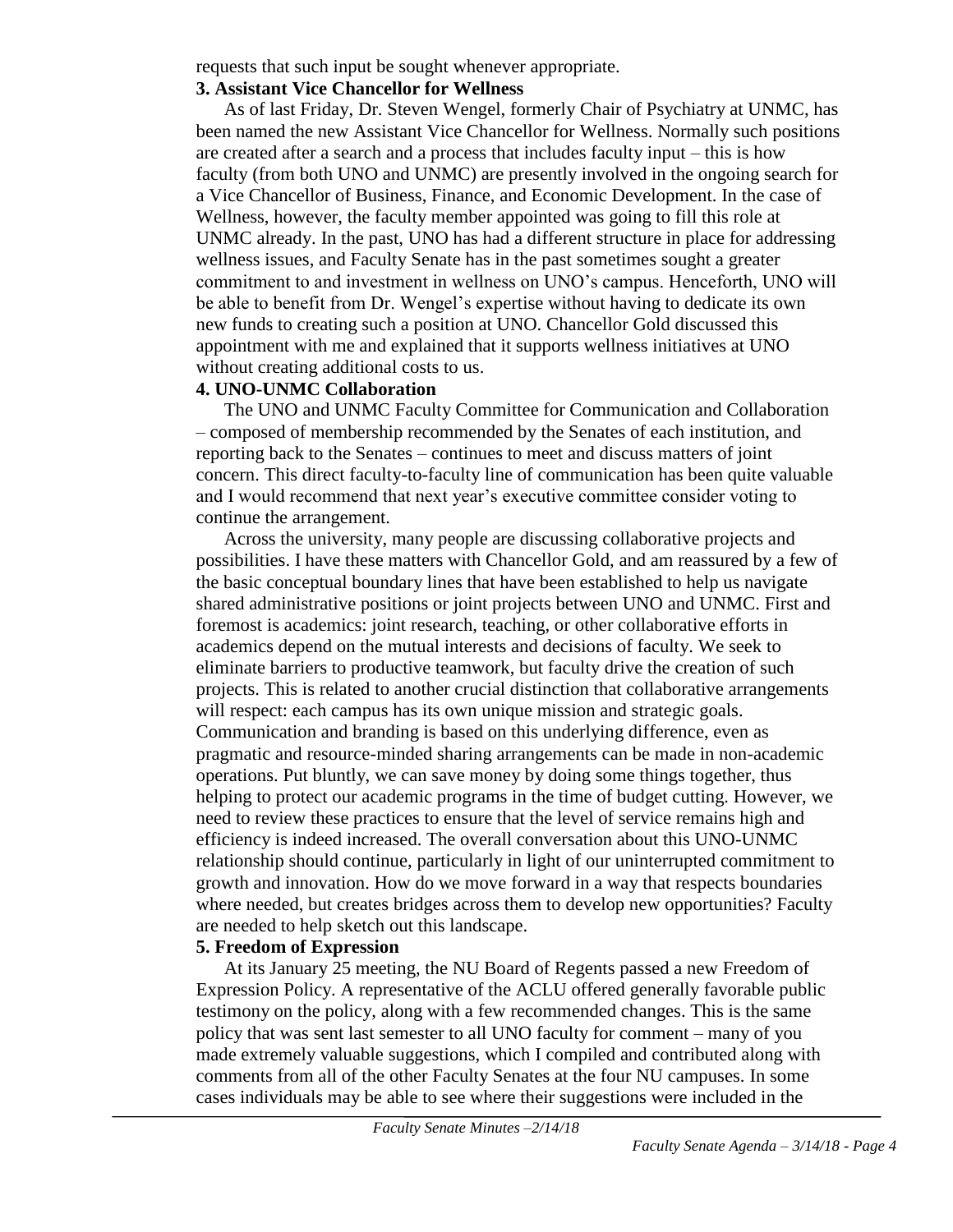final draft. In the current Legislative session, at least two bills were introduced proposing new policies for NU or state employees related to freedom of expression. Again, Faculty Senate takes no position on such matters, nor do we know yet what will happen in the Legislature. However, NU has developed its own policy in this area through a process of careful drafting and inclusion of comment from all constituencies – students, staff, and faculty – and based upon the models of universities and groups that have led the way in this area.

At the Board of Regents meeting, Regent Pillen moved that a statement be adopted, seconded by Regent Hawks, and Regent Daub offered a friendly amendment to remove "LB 718 and" from the final sentence of that motion. From the minutes: "The friendly amendment was accepted by Pillen and Hawks, resulting in a motion and second to adopt the following: The Board of Regents honors the First Amendment of the U.S. Constitution and has long dedicated itself to the free exchange of ideas, reaffirmed by the adoption of Regents Policy 6.4.10, "Commitment to Free Expression; Guide for Facilities Use; and Education." Article VII, Section 10 of the Nebraska State Constitution vests the general government of the University of Nebraska in the elected Board of Regents. In Board of Regents v. Exon, the Nebraska Supreme Court made clear "the purpose of the constitutional provision was to… establish the Board of Regents as an independent body charged with the power and responsibility to manage and operate the University as free from political influence and control as possible." Policy development, especially that which furthers both freedom of expression and the University's mission of teaching, research, and public service, is a responsibility of the Board of Regents that cannot be delegated. Accordingly, the Board opposes any Legislation which usurps the power or duties of the Board."

### **6. Continuous Appointment and "Tenure Clock"**

Another important item from the January Board of Regents meeting is that the Board approved an amendment to the Bylaws of the Board of Regents, Section 4.10, Total Period of Service Prior to a "Continuous Appointment". In essence, this means that the "seven year rule for service on an Appointment for a Specific Term prior to acquisition of a Continuous Appointment is absolute except for adjustments that the President may authorize in the case of interruptions in full-time service at the University due to leaves of absence due to maternity, disability or family and medical leave." (From the Minutes) This solidifies the current policy in a manner favorable to faculty.

## **7. Other News**

Chancellor Gold's Transition Council and Team have completed their work in Fall 2017 and the external consulting firm CFAR has compiled a concluding report, "Transition Support to the Chancellor". The document may be found here: https://www.unomaha.edu/about-uno/leadership/\_docs/chancellors-transition-report-121217-final.pdf

In other news, Vanessa Rath has opened up further options for parking at UNO for those who have "reciprocal permits" (i.e. UNK/UNL/UNMC permits): West Garage, First Christian Church, St. Margaret Mary Church, Pacific Garage, and Lot 26. Those from UNO visiting other campuses should contact UNO Parking Services for a physical permit to display. As a UNO faculty member parking at UNMC, I am often asked to use Lot 50 off Emile St. (which is just across the street to the South of the main public parking garage for the UNMC hospital).

In early January, I met with the current Student Government President, Carlo Eby,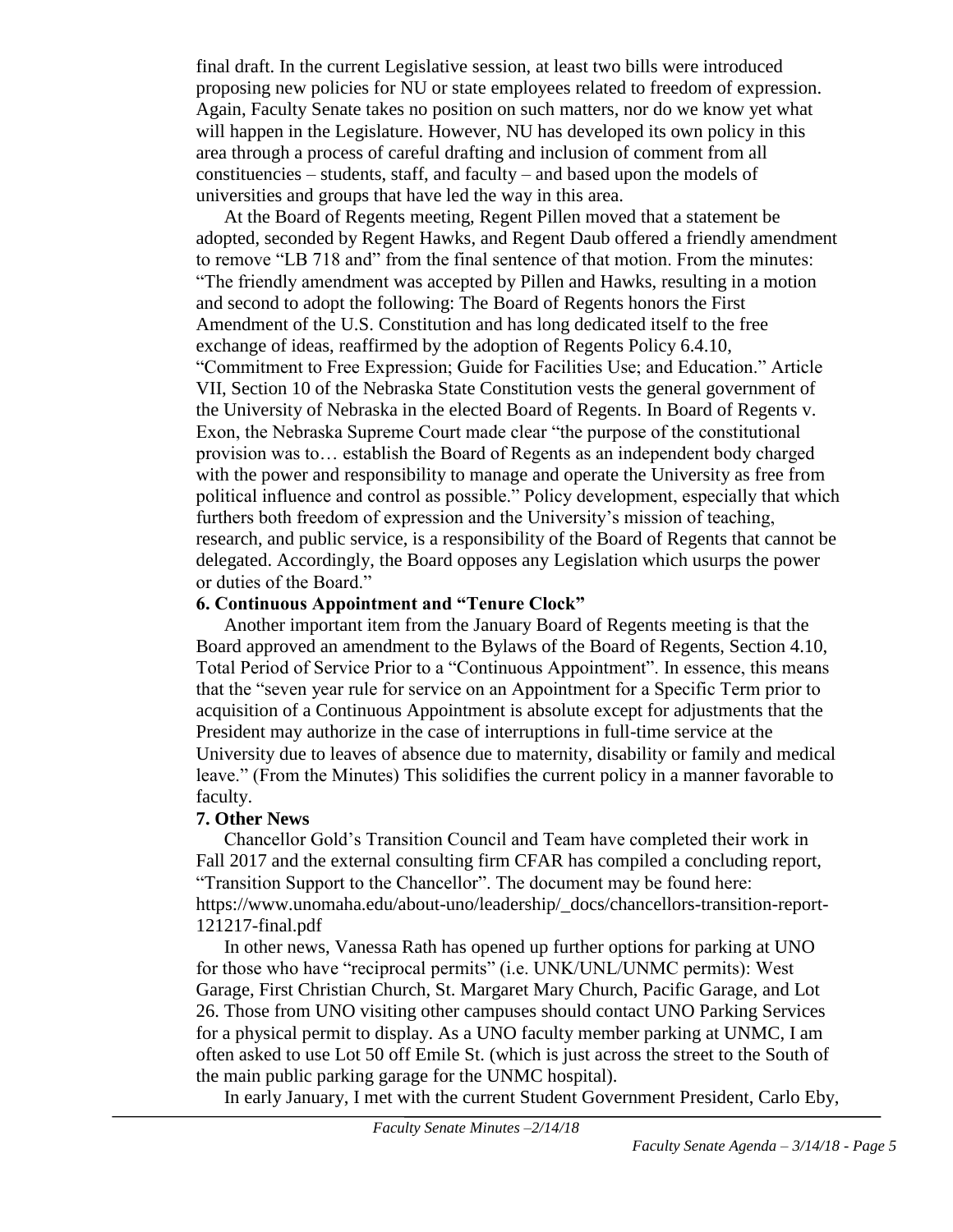and Assistant Vice-Chancellor Candice Batton, to discuss the development of information resources for both students and faculty related to positive practices for student retention and faculty engagement with students. AVC Batton has drafted a copy of guidance for students. In addition, the Faculty Senate continues to work on materials that might be provided to assist faculty in this area.

In closing, thank you for enduring a very long update on news that affects faculty. It is very helpful to me when you send your comments and suggestions. If you would like me to visit your department, please let me know – I am happy to do that at any time. You are wonderful colleagues and are making it a pleasure to do this work even in the midst of considerable activity. Thank you and let me know how the Senate can assist and represent you.

Sincerely, Laura Grams Faculty Senate President

### **B. Secretary/Treasurer Report:** Senator Landow reported

### **1. EC&A:** January 24, 2018

Sr. Vice Chancellor and Administrators Comments:

The SVC noted that information coming from the budget meeting could lead to interesting innovations in all areas of the campus. The HR representative for faculty indicated the she is working to document credentials, and indicated that the faculty and department staff has been very helpful. The HR department is also working on a protocol for international hires. Student Affairs stated that the university continues to work on plans to support DACA students as national events unfold.

#### **Updates**

Resolution 4279

AVC Smith-Howell stated that it is rare that academic freedom, tenure and grievance committee work be needed in the summer. SVC Reed asked that the administration work up a proposal to be reviewed by the executive committee. Chancellor Smith-Howell said she would have a draft ready by the February meeting.

Server for Personal Websites

SVC Reed said the administration is working on a plan.

## FUSE/GRACA

President Grams talked to the Chancellor and he is supportive of the issues the faculty is concerned about.

#### **Resolutions**

Resolution 4316

Replace Samantha Clinkinbeard with Troy Romero

## Resolution 4317

Approve proposal for MA in Applied Behavior Analysis

# Resolution 4318

Name Chris Kelly as Faculty Senate President-elect.

#### Resolution 4319

Rename Parking Advisory Committee

#### **2017-2018 Resolution Action Table**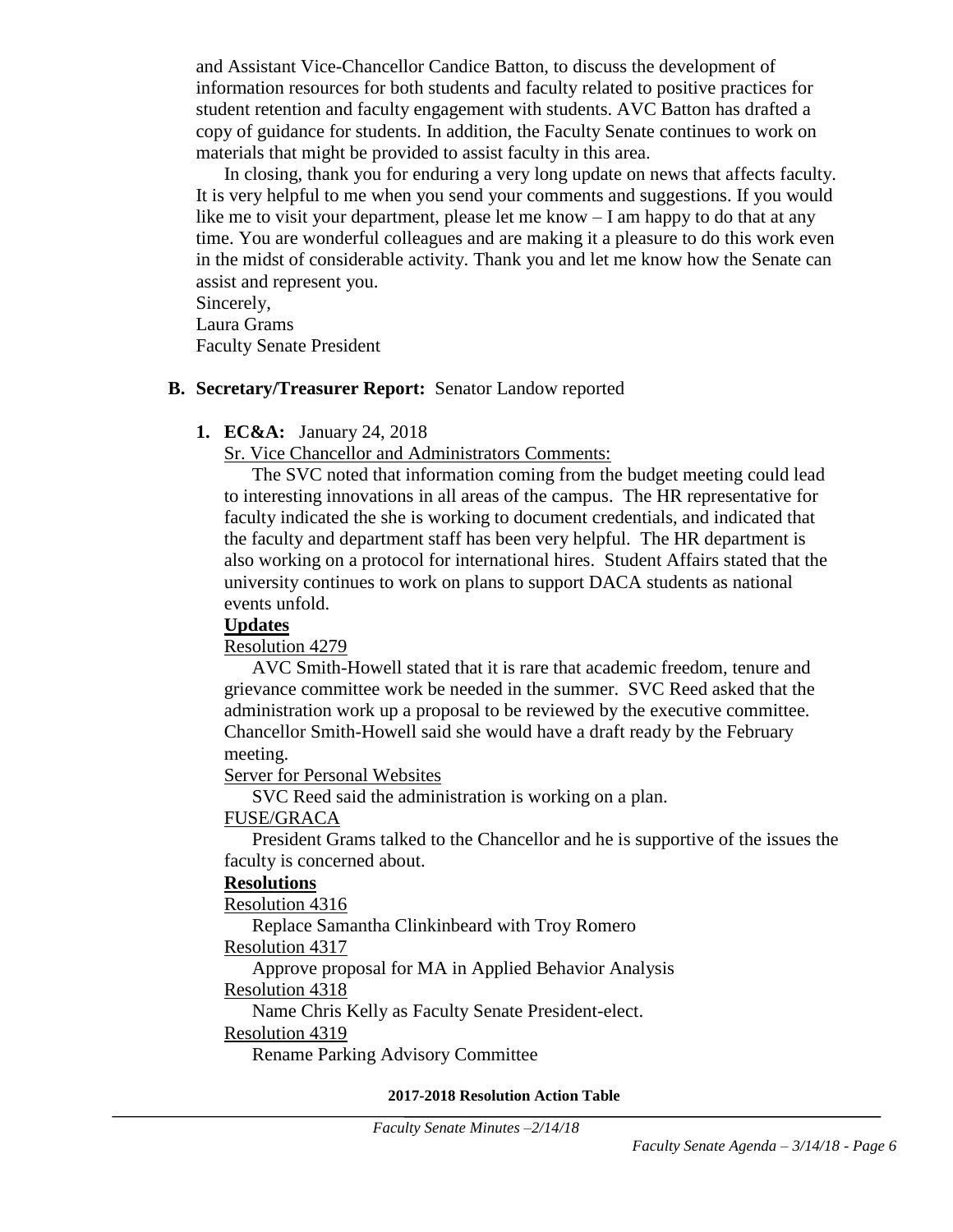#### **(Action Pending and Current Resolutions)**

|      |               |                            | (Acuon Fending and Current Resolutions) |               |                          |                                                                                                     |
|------|---------------|----------------------------|-----------------------------------------|---------------|--------------------------|-----------------------------------------------------------------------------------------------------|
| Res. | Date          | <b>Title</b>               | Admin                                   | <b>Sent</b>   | Denied /                 | <b>Final Action/Resolved</b>                                                                        |
| #    | <b>Senate</b> |                            | Accept                                  | for           | <b>Deferred</b>          |                                                                                                     |
|      | <b>Passed</b> |                            |                                         | <b>Senate</b> | $/ \ln$                  |                                                                                                     |
|      |               |                            |                                         | <b>Action</b> | <b>Progress</b>          |                                                                                                     |
| 4319 | 12/13/17      | <b>Rename Parking</b>      | 1/24/18                                 |               |                          | Acknowledged                                                                                        |
|      |               | <b>Advisory Committee</b>  |                                         |               |                          |                                                                                                     |
| 4318 | 12/13/17      | <b>Faculty Senate</b>      | 1/24/18                                 |               |                          | Acknowledged                                                                                        |
|      |               | President - Elect          |                                         |               |                          |                                                                                                     |
| 4317 | 12/13/17      | Approval of the            | 1/24/18                                 |               |                          | Acknowledged                                                                                        |
|      |               | Proposal for a MA in       |                                         |               |                          |                                                                                                     |
|      |               | <b>Applied Behavior</b>    |                                         |               |                          |                                                                                                     |
|      |               | Analysis                   |                                         |               |                          |                                                                                                     |
| 4316 | 12/13/17      | Permanent                  | 1/24/18                                 |               |                          | Acknowledged                                                                                        |
|      |               | Replacement of             |                                         |               |                          |                                                                                                     |
|      |               | <b>CPACS</b> Senator       |                                         |               |                          |                                                                                                     |
|      |               | Samantha                   |                                         |               |                          |                                                                                                     |
|      |               | Clinkinbeard               |                                         |               |                          |                                                                                                     |
|      |               |                            |                                         |               | <b>TO BE FOLLOWED UP</b> |                                                                                                     |
| 4282 | 3/8/17        | Expenses                   | 4/19/17                                 |               |                          | SVC Reed explained the process for UNO paying for                                                   |
|      |               | Associated with            |                                         |               |                          | legal costs involved. These issues are usually<br>handled by department chairs and personnel. Costs |
|      |               | Visas for                  |                                         |               |                          | can't be nailed down, since they vary by who is                                                     |
|      |               | <b>International Hires</b> |                                         |               |                          | involved. BJ Reed said he would ask for a one page                                                  |
|      |               |                            |                                         |               |                          | description of the process made available to faculty.                                               |
| 4279 | 12/14/16      | Grievance                  | 12/21/16                                |               |                          | - SVC Reed says they may need more information. It                                                  |
|      |               | Committees                 |                                         |               |                          | is a workload issue as much as a compensation                                                       |
|      |               | Summer                     |                                         |               |                          | issue. Let's have further discussion.                                                               |
|      |               | Compensation               |                                         |               |                          |                                                                                                     |
|      |               |                            | 3/15/17                                 |               |                          | - BJ reiterated that summer pay is not likely to                                                    |
|      |               |                            |                                         |               |                          | happen, as faculty select a variety of service<br>opportunities. Regarding the three grievance      |
|      |               |                            |                                         |               |                          | committees, he feels that faculty select this type of                                               |
|      |               |                            |                                         |               |                          | service, similar to how faculty choose to serve on                                                  |
|      |               |                            |                                         |               |                          | thesis committee.                                                                                   |
|      |               |                            |                                         |               |                          |                                                                                                     |
|      |               |                            | 4/19/17                                 |               |                          | Chancellor Christensen said these type of issues, like                                              |
|      |               |                            |                                         |               |                          | summer grievance committee work, seldom occur.                                                      |
|      |               |                            |                                         |               |                          | He is also apprehensive of anyone who has service                                                   |
|      |               |                            |                                         |               |                          | in the summer wanting compensation. Some service<br>such as FS President and IRB receive workload   |
|      |               |                            |                                         |               |                          | compensation.                                                                                       |
|      |               |                            |                                         |               |                          |                                                                                                     |
|      |               |                            | 1/24/18                                 |               |                          | AVC Smith-Howell stated that it is rare that                                                        |
|      |               |                            |                                         |               |                          | academic freedom, tenure and grievance                                                              |
|      |               |                            |                                         |               |                          | committee work be needed in the summer. SVC                                                         |
|      |               |                            |                                         |               |                          | Reed asked that the administration work up a                                                        |
|      |               |                            |                                         |               |                          | proposal to be reviewed by the executive                                                            |
|      |               |                            |                                         |               |                          | committee. Chancellor Smith-Howell said she                                                         |
|      |               |                            |                                         |               |                          | would have a draft ready by the February                                                            |
|      |               |                            |                                         |               |                          | meeting.                                                                                            |
|      |               |                            |                                         |               |                          |                                                                                                     |
|      |               |                            |                                         |               |                          |                                                                                                     |

- **2. Treasurer's Report:** Senator Landow gave the January 2018 Budget Report.
- **IV. Executive Committee Report:** Senator Barone moved the next three resolutions for the Committee. All passed**.**

## **A. RESOLUTION 4320,** 2/14/18**: Temporary A&S Senator Replacement**

*Faculty Senate Minutes –2/14/18*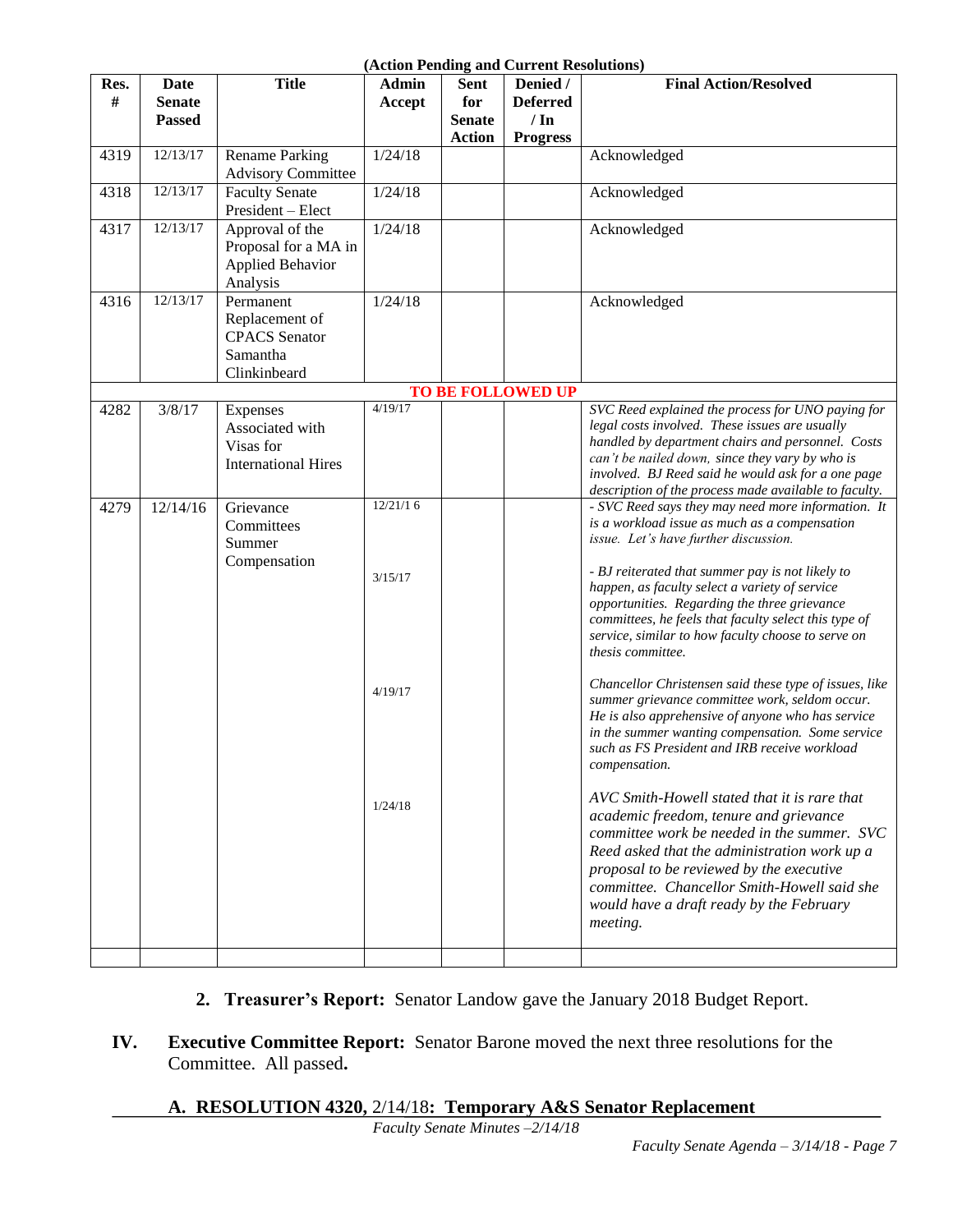**BE IT RESOLVED** that Senator Tammie Kennedy will be on Paid Professional Leave for Spring 2018; the following A&S faculty member will temporarily replace her:

Amber Rogers.

to a la calcula de la calcula de la calcula de la calcula de la calcula de la calcula de la calcula de la calc

# **B. RESOLUTION 4321,** 2/14/18**: Temporary CFAM Senator Replacement**

**BE IT RESOLVED** that due to Spring 2018 class scheduling, Scott Glasser seeks a one-semester/temporary replacement. The following CFAM faculty member will temporarily replace him:

Marlina Davidson.

## **C. RESOLUTION 4322,** 2/14/18**: Newly Elected Senators (term: 2018-2021)**

**BE IT RESOLVED** the following have been elected to the UNO Faculty Senate by their colleges (term: 2018-2021)

| College of Arts $\&$ Sciences (5)                 | <b>Brady DeSanti</b><br><b>Bob Woody</b><br>Ramazan Kilinc<br>Iulia Podariu<br>Claudia Garcia |
|---------------------------------------------------|-----------------------------------------------------------------------------------------------|
| College of Business Administration (1)            | Ziaul Huq                                                                                     |
| College of Communication, Fine Arts & Media (2)   | Tomm Roland<br><b>Shelly Cooper</b>                                                           |
| College of Education (1)                          | Jeanne Surface                                                                                |
| College of Information Science $&$ Technology (1) | Sajda Qureshi                                                                                 |
| Criss Library (0)                                 | (mid-term)                                                                                    |
| College of Public Affairs & Community Service (2) | Jooho Lee<br>Amy Anderson                                                                     |

## **D. Travel BRT and other BRT suggestions:**

FYI: NU Central Admin requested that UNO recommend faculty participants for the Travel Budget Response Team (BRT), and that other comments and suggestions be sent. Senator Grams has suggested two faculty members, Lucy Morrison (Honors) and Jason Coleman (H&K).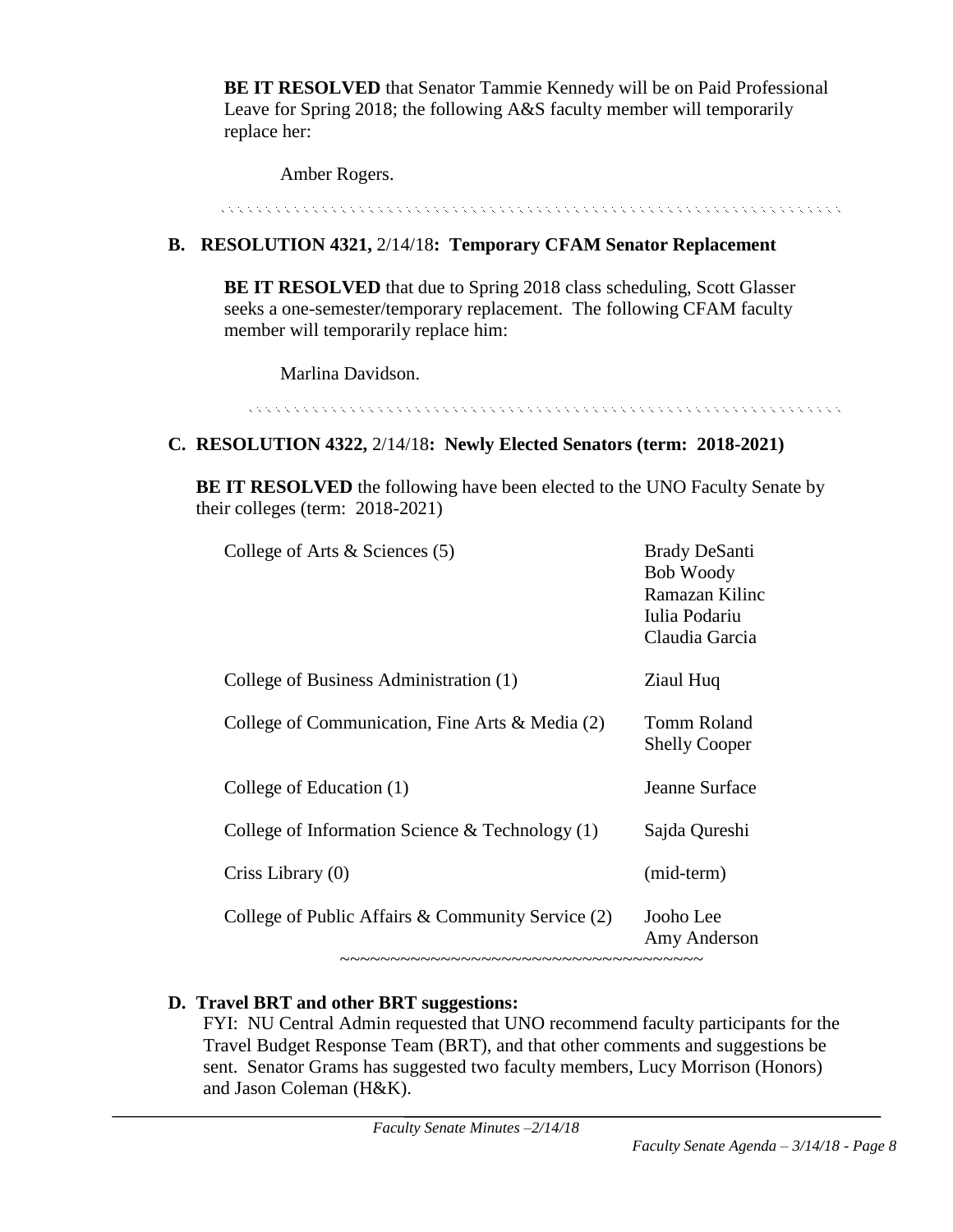~~~~~~~~~~~~~~~~~~~~~~~~~~~~~~~~~~~

Senator Barone moved the following resolution for the Committee. It passed.

# **E. RESOLUTION 4323,** 2/14/18**: Freedom of Expression**

**WHEREAS** the University of Nebraska Board of Regents at its January 25, 2018 meeting voted to approve a new policy on Freedom of Expression; and

**WHEREAS** the NU central administration circulated the policy in advance to all constituencies, including faculty, staff, and students at UNO and other campuses, and made changes to the policy draft based on input from UNO faculty and others; and

**WHEREAS** the Facilities Use Policy to be developed for UNO as referenced in the Freedom of Expression Policy will be reviewed by UNO Faculty through its representation on the UNO Campus Policy Committee;

**THEREFORE BE IT RESOLVED** that the UNO Faculty Senate affirms the Policy on Freedom Expression adopted by the Board of Regents at its January 25, 2018 meeting and commends the NU administration for incorporating input from faculty constituencies and others in the development of this policy.

~~~~~~~~~~~~~~~~~~~~~~~~~~~~~~~~~~~~~~~~

### **V. Standing Committee Reports**

**A. Committee on Academic and Curricular Affairs:** Senator Miller reported the Committee met Jan. 24, 2018, Criss Library, room 307**.**

Committee Members Present: Connie Schaffer, Kelly MacArthur, Stan Wileman, Burch Kealey, Craig Maher and Holly Miller

Guests Present: Doug Derrick and Keristiena Dodge

Guests were introduced and all were welcomed.

## **New Business**:

There was one agenda item for this meeting, the review of a proposed MS in IT Innovation. Doug shared a brief history of how the proposal originated and the growing number of students (2 majors in 2012 and 86 majors now) that support the need for this program. Prior to the meeting Keristiena had been asked to secure clarification from Dr. Smith-Howell regarding the A&CA committee's budget obligations. Keristiena provided the clarification that the budget tables are based on rules set for the program proposal purpose. The committee should review the budget and provide comments, but we should not let the budget block our approval of a proposed program. Senior administration will not let a program advance if the budget is problematic. A&CA committee members posed content and procedural questions. There were extended discussions of the following topics:

- Students accepted to this program need a coding foundation in order to execute ideas.
- Expanding the 'stated need" from external sources would be more persuasive. All research citations were from 2014 or earlier. Adding more recent support material from highly respected sources would strengthen the proposal.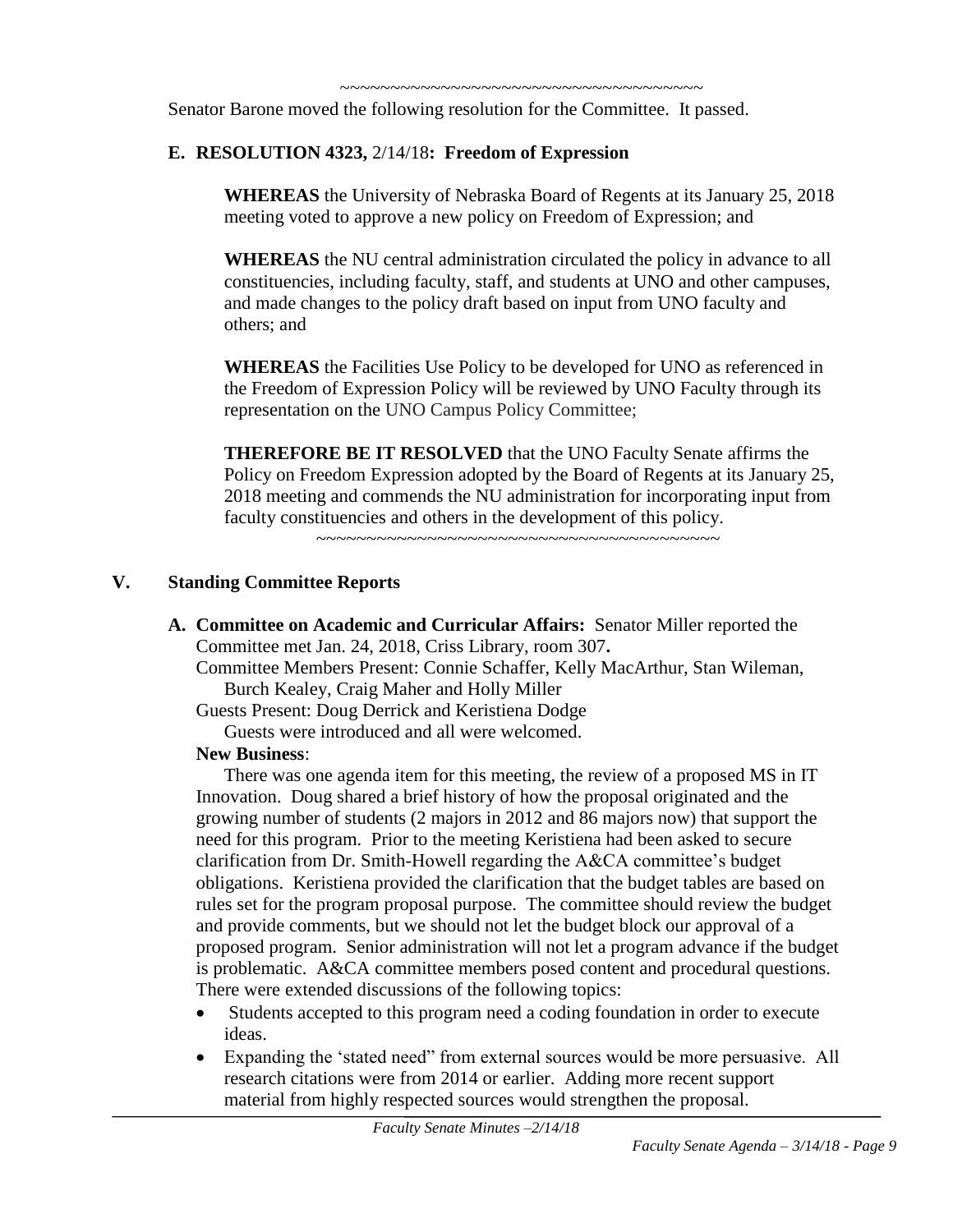- There is no GRE requirement
- The  $4 + 1$  statement is confusing, so consider removing it
- What is the plan for dealing with transfer credits? The relative uniqueness of this program may limit this concern, but the process should be clearly addressed
- Nine graduate hours seemed high for a prerequisite to this program, however Doug and Stan shared that it was typical prerequisite for IT.
- There needs to be criteria for probation or dismissal.
- The need for an interview prior to acceptance was discussed, as was the demand for classes from non-degree students.
- Doug assured us that the current faculty will be adequate without relying on the faculty listed from other areas. Perhaps a remark that those listed have appropriate backgrounds, but will not be needed (or consistently needed) for the program would clarify this concern.
- The proposal states that "no new faculty will be needed" and this topic was discussed at length including capstone obligations, intense faculty demands and program growth. Doug explained that two current faculty members who have been on a reduced load will teach courses for the proposed program. The current GPC will continue managing all graduate programs for the department.
- The pressure for faculty members to secure grant funding.
- A significant number of IT grants come from capstone projects.
- Will students enrolling in this proposed program be "fresh growth" or will they be pulled from other UNO programs?
- The cost for a GA with benefits was discussed.
- Timing was mentioned. If this program can be implemented with no additional costs for faculty members or other resources, then that supports the Governor's recent comments that the University has adequate funding and cutting state dollars does not need to impact programs.

Guests were thanked for their time and left. Committee members continued their discussion of the proposed MS in IT Innovation. The committee voted to approve the proposal without reservations. Burch volunteered to write the resolution which will be brought to the full senate in February.

 $~\cdot$   $~\cdot$   $~\cdot$   $~\cdot$   $~\cdot$   $~\cdot$   $~\cdot$   $~\cdot$   $~\cdot$   $~\cdot$   $~\cdot$   $~\cdot$   $~\cdot$   $~\cdot$   $~\cdot$   $~\cdot$   $~\cdot$   $~\cdot$   $~\cdot$   $~\cdot$   $~\cdot$   $~\cdot$   $~\cdot$   $~\cdot$   $~\cdot$   $~\cdot$   $~\cdot$   $~\cdot$   $~\cdot$   $~\cdot$   $~\cdot$   $~\cdot$   $~\cdot$   $~\cdot$   $~\cdot$   $~\cdot$   $~\cdot$ 

Senator Miller moved the following resolution for the Committee. Senator Elder moved and Senator Davidson seconded an amendment to the resolution. It failed.

The original resolution then was passed.

# **RESOLUTION 4324,** 2/14/18**: Approval of the Proposal for a MS degree in Information Technology Innovation.**

**WHEREAS** Information Technology (IT) Innovation differs from a typical IT degree because it takes a more holistic and immersive approach to the ideation, design and development of an IT-based innovation as well as developing an emphasis on the entrepreneurial realization of this innovation as a profitable or sustainable product or service. This program recognizes the centrality of the integration of technology, creativity, interdisciplinary collaboration, innovation and the arts for success in the 21st century workforce and,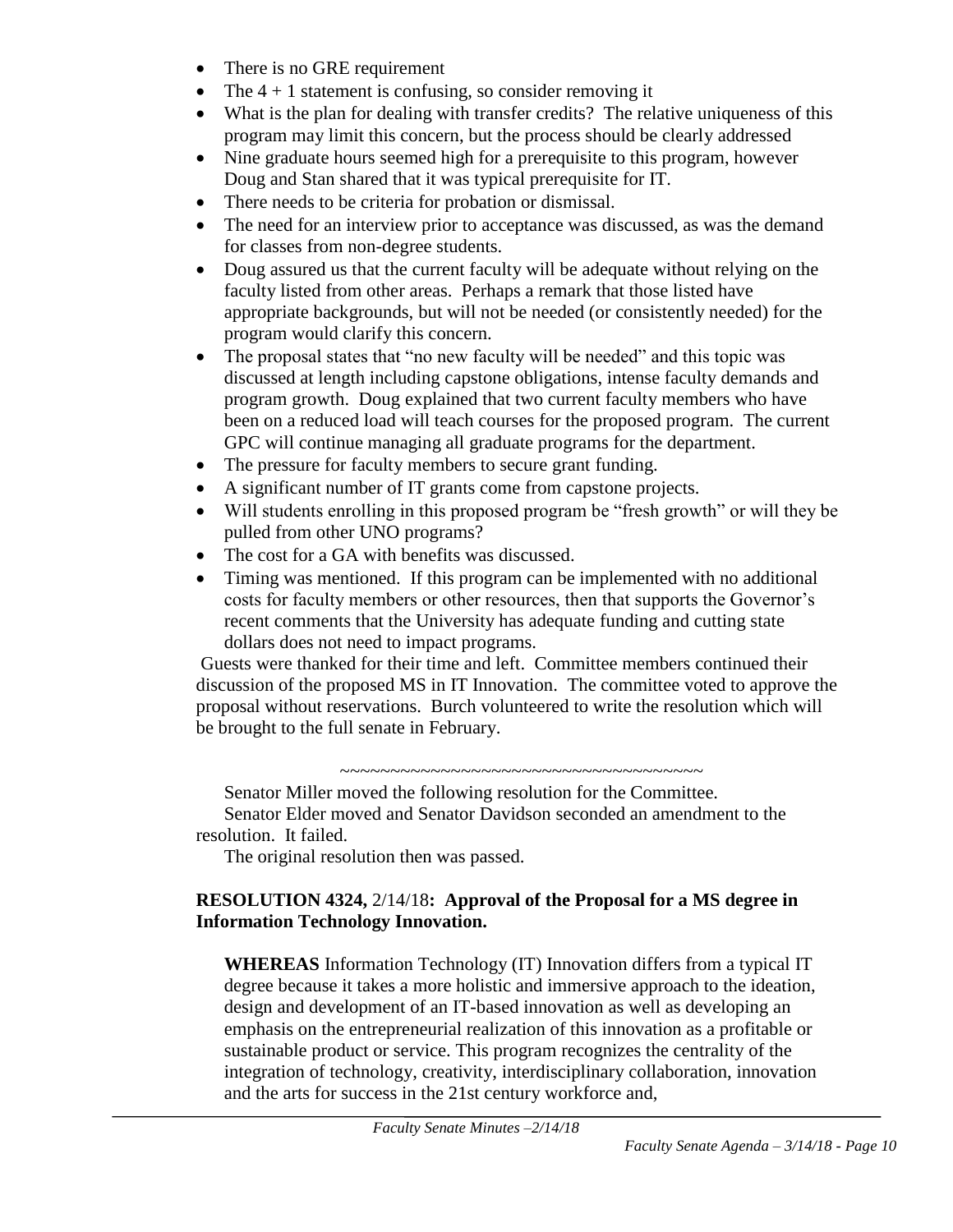**WHEREAS** University of Nebraska at Omaha faculty are particularly well placed to welcome students engaging in broader areas of innovation than many other universities because of our Urban-Rural connections. Our students have the opportunity to capitalize on both the Fortune-500 presence in Omaha as well as the unique relationships our University shares with organizations such as the Rural Futures Institute and,

**WHEREAS** the School of Interdisciplinary Informatics has a well-established BS in IT Innovation that has placed graduates in Fortune-500 companies. Other students have taken the skills and practices they learned in pursuit of their BS degree and started a number of growing entrepreneurial enterprises and,

**WHEREAS** this program was developed in response to calls from graduates of the BS in IT Innovation as well as their employers and others with more traditional undergraduate degrees from inside and outside the University looking to develop the skills to combine their passion with the wherewithal to complete the cycle from idea development to commercialization and,

**WHEREAS** students graduating with this degree will be prepared to join the workforce in Nebraska and improve the economic opportunities for themselves and others across the State,

**THEREFORE, BE IT RESOLVED** that the UNO Faculty Senate, with the above matters being taken into consideration, does hereby approve the proposal.

~~~~~~~~~~~~~~~~~~~~~~~~~~~~~~~~~~~~~~~~

#### **Old Business:**

Academic Integrity Policy – Holly and Laura Grams were contacted by Dr. Shereen Bingham, campus ombudsperson, with concerns linked to the Academic Integrity Policy passed by Faculty Senate during the spring of 2017. Holly met with Dr. Bingham on 1/23/18 to discuss her concerns. These concerns will be brought to the next A  $& C A$  meeting for consideration.

Faculty Handbook –Dr. Candice Batton has indicated that establishing 'best practices" for faculty members may be a way to respond to requests from student government. Although the A  $& C A$  committee has not been tasked with this request, the conversation was an extension of a concern discussed by the committee during the spring of 2017. If the intent is to identify and institutionalize "best practices" as norms, then they should be included in a faculty handbook and presented during initial faculty orientation. These decisions do not fall within the purview of the A  $\&$ C A committee, so the issue was dismissed.

#### **For the Good of the Order:**

One issue was discussed.

## **PENDING:**

- **1.** Committee members agree to consider proposed changes to the Academic Integrity Policy in their Feb. 28, 2018 meeting.
- **2. UNO SGA Student Success recommendations** *(EC&C sent this to A&CA 1/7/18)*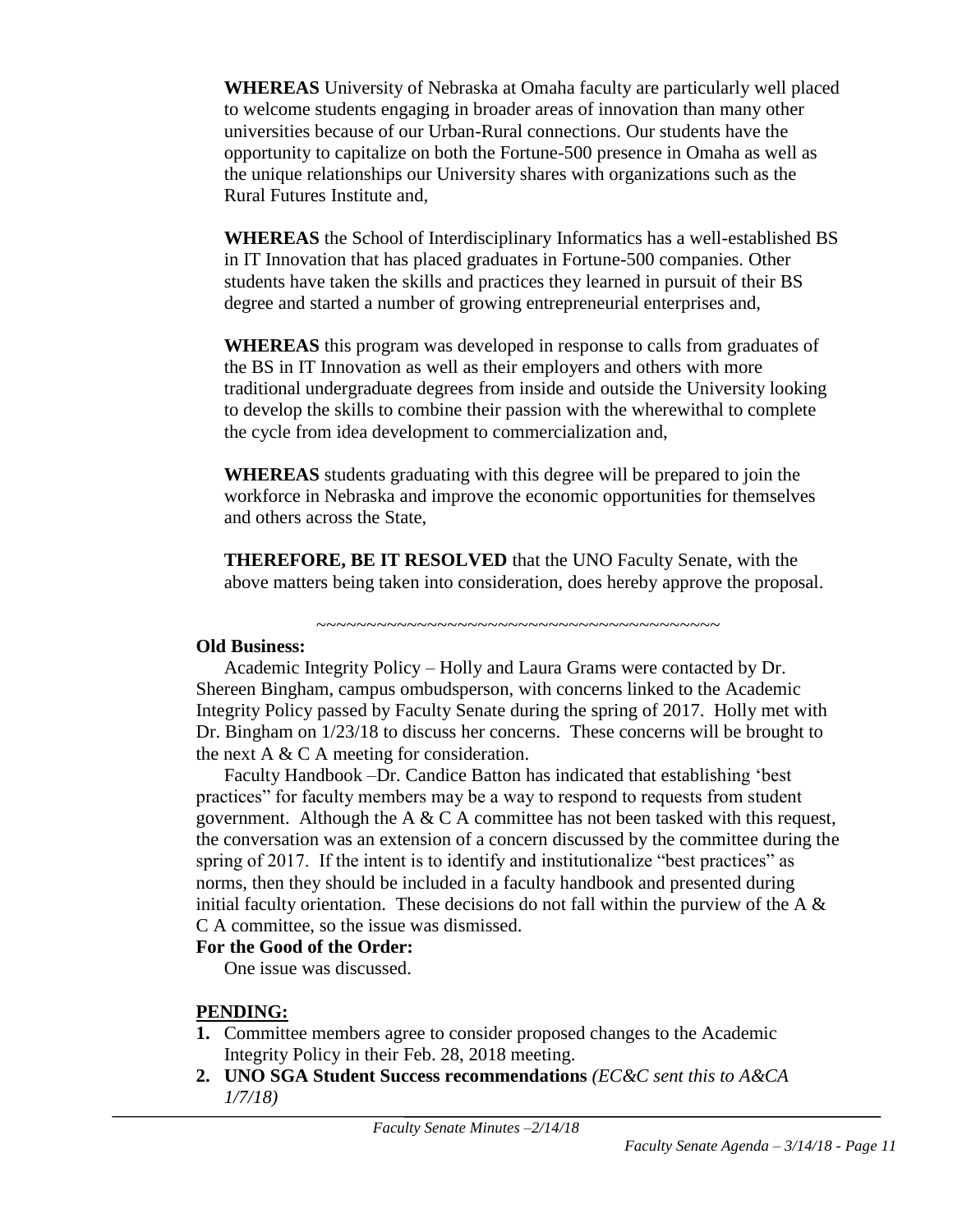## **3. Early College High School:** *(EC&C sent to A&CA 2/7/18)*

FYI: E-mail received 2/5/18 from Senator Adams:

*At Friday's English Department meeting, as we discussed Dual Enrollment and other issues, a new program in the Millard School District dominated much of our discussion and members of the department asked me to take this issue to Faculty Senate. In short, our department has concerns about the various impacts of a program called Early College High School* 

*<http://mshs.mpsomaha.org/academics/early-college-high-school> The program says high school students can earn an Associate degree from Metro and that those credits will fulfill the general education requirements at UNO. Members of my department are concerned about how this might threaten enrollments at UNO and about the quality of such a program (it seems, for example, that a 10th grade English course could satisfy the English 1150 writing requirement at UNO). I would like to put this on the EC&C agenda as a point of discussion to determine if faculty in colleges beyond Arts and Sciences are also concerned about such a program.*

**B. Committee on Educational Resources & Services:** Senator Robins "passed the hat" and collected \$97.00. This will be deposited in the Paul Beck Scholarship fund.

# **PENDING:**

- **1. Request for Travel Authorization and Purchase of Travel.** *10/2017:* Senator Robins briefly reported on having located the source of the document used by UNO titled "Request for Travel Authorization and Purchase of Travel." At a future meeting we will discuss suggestions for additions to this document to assist faculty in identifying the need for and for purchasing travel insurance**.**
- **C. Committee on Faculty Personnel & Welfare:** Senator Elder **reported the** Committee met January 31, 2018, 2:30-3:30p.m**.**

Present: Dale Tiller, John Noble, Griff Elder, Marshall Prisbell, Pauline Brennan, Amber Rogers

This was a planning meeting for the Spring.

At our Feb 28 meeting (hosted by Senators Amber Rogers and Marshall Prisbell in ASH 196),

AVC Deb Smith-Howell will present a compensation proposal that addresses Resolution 4279 12/14/16: Grievance Committees Summer Compensation.

Senator Marshall will report on what happens at the Parking Advisory Committee on Feb 15 when they discuss changing the name of the committee in response to Resolution 4319 12/13/17: Rename Parking Advisory Committee

At our Mar 28 meeting (hosted by Senator Dale Tiller in PKI, room unknown), we plan to invite Gina Toman to discuss Resolution 4282: Expenses associated with visas for international hires, AND a website for Faculty/State Safety Processes.

At our Apr 25 meeting (hosted by Senator John Noble H&K 205), we plan to invite VC Dan Shipp to tell us about the status of the Wellness Reimbursement Program.

We also plan to assess where we are with each of the issues that we have been concerned with this year to determine whether any should roll over into 2018/2019.

# **PENDING:**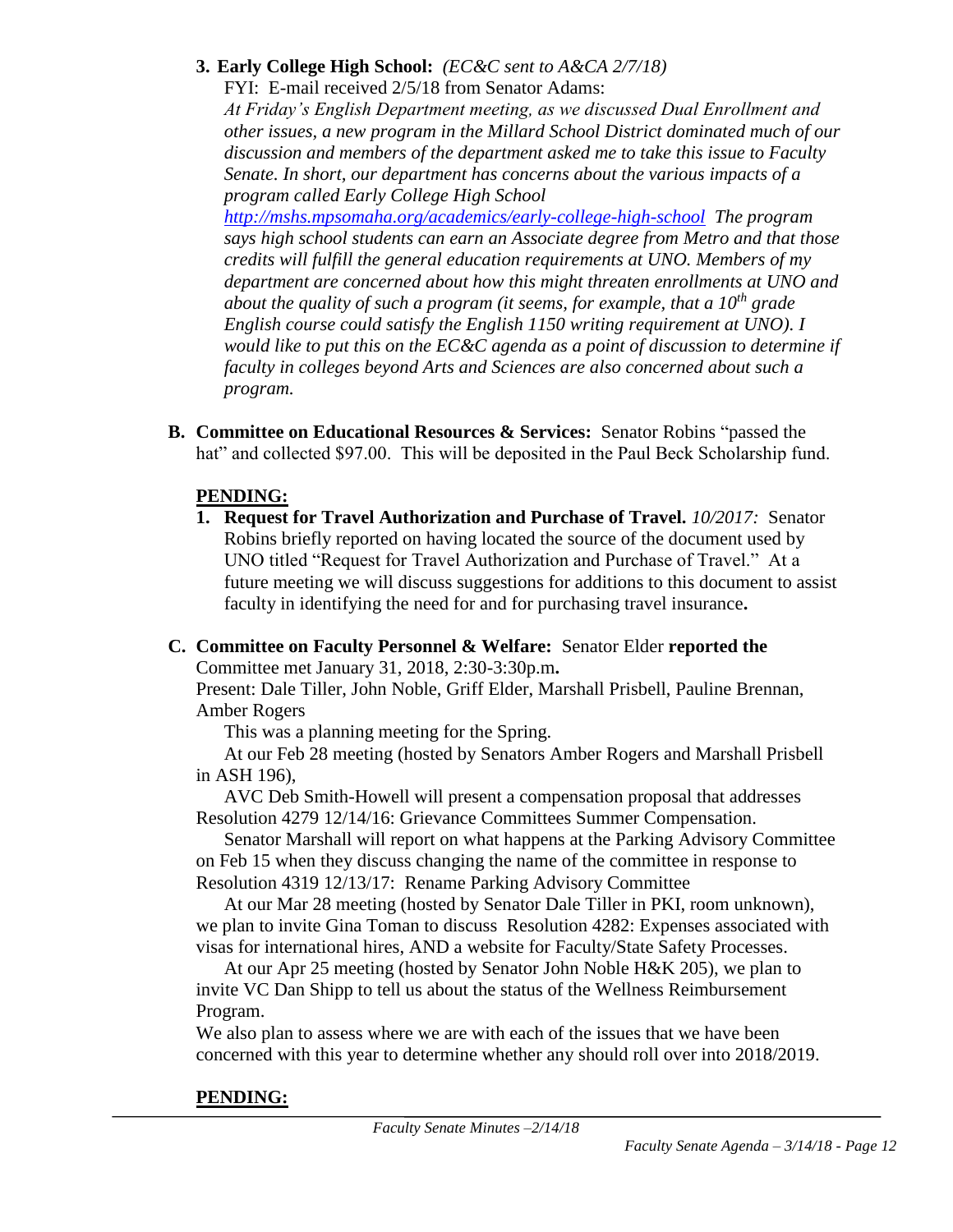**1. HPER Fees.** *10/2017:*On Mon Sept 18, there was an initial faculty/staff wellness-based incentive program meeting in EAB 202 organized by Dan Shipp. Attending: Dan Shipp, Cathy Pettid, Joe Kaminski, Jeanne Surface, Griff Elder, Cecil Hicks, Carol Kirchner, and Esther Scarpello**.**

The group met to discuss how UNO could develop and pilot a wellness-based incentive program for faculty/staff. The wellness program needs still to be worked out—both programmatically and financially. But roughly, the idea is that, UNO would offer a pilot program that would partially reimburse the cost of a HPER membership based upon member usage and participation in specific wellness program elements. Tentatively, the financial incentive might be as much as a \$100 reimbursement of the \$150 per semester HPER membership fee. Details have to still be worked out. The working goal is to offer this pilot program starting in January (but if not January, then the following August-2018).

The working group plans to meet every two weeks. The first meeting will discuss the requirements for reimbursement.

I have been asked to put together a Faculty Senate Focus Group that this working group can consult.

**2. Summer Compensation for Grievance Committees.** *10/2017 cont.:* **RESOLUTION 4279**, 12/14/16: **Grievance Committees Summer Compensation**

While most of us are on 9 month contracts, many uncompensated service obligations require summer participation. Members on the committee have their own anecdotal accounts of what we perceive to be a trend. We are hoping to discuss this topic with the AAUP, so that we can begin to connect some of the dots. We have contacted AAUP. The topic is on their agenda for Friday October 6, 2017**.**

**RESOLUTION 4279**, 12/14/16: Grievance Committees Summer Compensation

- **3. Visa Issues: Are they consistent college to college.** *(1/10/18: Put on EC&A agenda.)*
- **4. Faculty/Staff Safety Processes.** *10/2017 cont.:* Dr. Gina Toman has been named Faculty Human Resources Officer and Assistant to the Senior Vice Chancellor. She begins her new role on October 11**.**

We are interested in the administration developing a website similar to the Student Safety Website.

Note: We felt that the following site makes a good model: http://academicpersonnel.unc.edu/faculty-policies-procedures-guidelines/

We expect Gina Toman will be help us address the request that there be a flow-chart that will help faculty understand and negotiate the many resources that are available: Ombudsperson, EAP person, counseling, BRT, etc. What information is confidential, etc. This "flowchart" may manifest itself in the form of the website mentioned above.

# **5. Server for Personal Web Pages**

Senator Elder reported that last year all faculty across campus lost the server, along with the opportunity to have their own personal web sites, like Math. The Web site may have not been pretty, but it was spot on for other mathematicians to check. Senator Zhong said it now looks odd. Senator Kennedy said we all need support to get the server back for supporting personal web sites. Anything without branding is gone.

*(On 12/13/17 this issue was given to the FP&W Committee.)*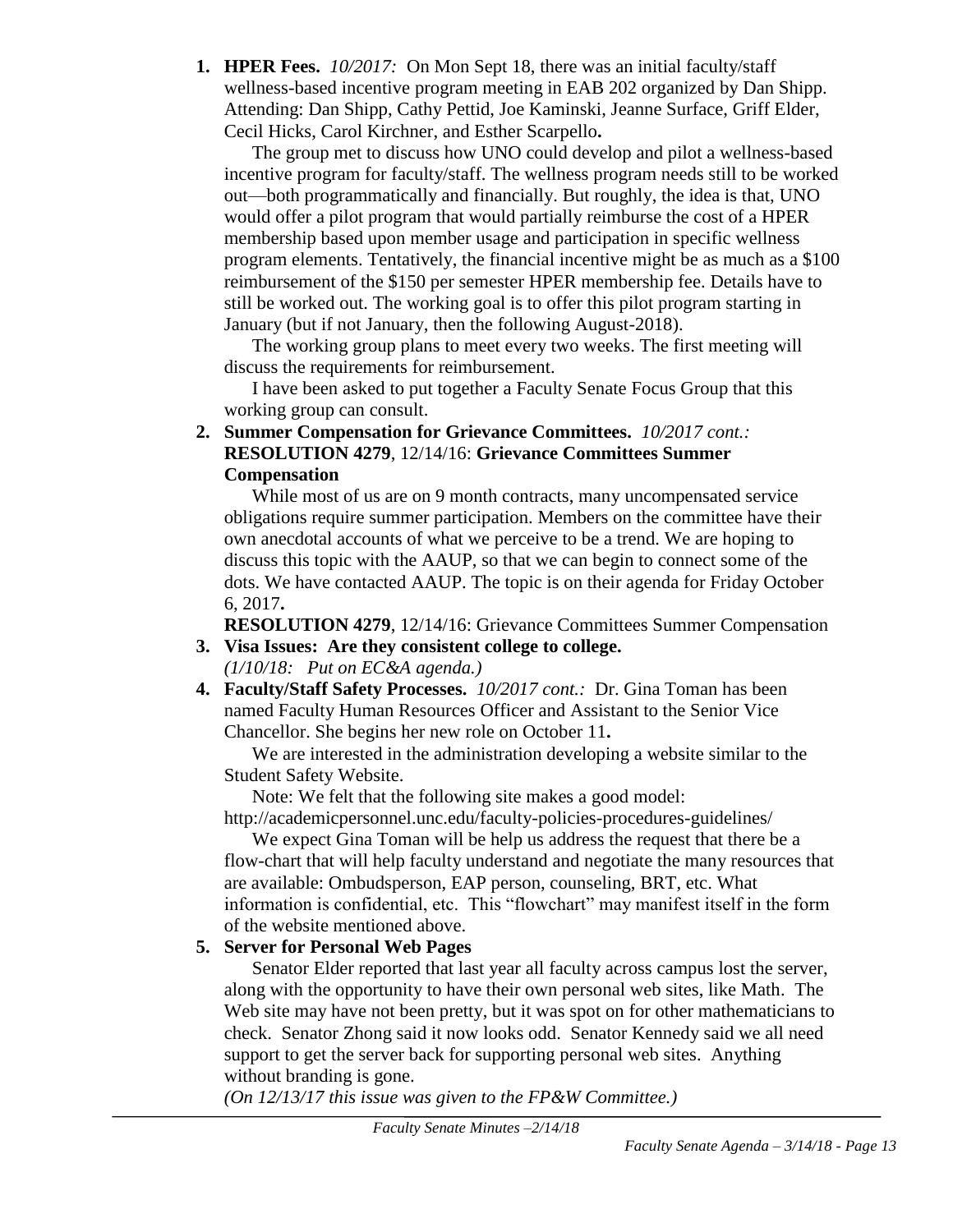**D. Committee on Goals and Directions:** Senator Arbelaez reported the Committee met January 31, 2018, 2.30 p.m. ASH 288-D History Department Meeting Room Present: Bradley Bereitschaft, Richard Stacey, Christopher Kelly, Hamid Sharif-

Kashani, Daniel Hawkins, and Maria Arbelaez

We met and discussed our working agenda related to pending matters we will address the spring semester 2018.

Our decisions:

- 1. Facilities Planning and Faculty Representation. Bradley Bereitschaft will represent G&D and the Senate at the meetings of the committee.
- 2. Unit Based Recruitment. We will bring the issue to the EC&C. We want Omar Correa, and Hank Robinson to present the Senate the information concerning recruitment and retention. We consider it is a matter of debate and resolution at the Senate.
- 3. DACA-DREAMERS. We want information about planned measures the University might have prepared of an eventual NO DACA deal. In particular, we want to know if the administration has any course of actions concerning possible requests for documentation of DREAMERS and potential visits-raids from HS-ICE. We would suggest a visit to the senate of Campus Security and Legal Administrative Team to answer these questions.
- 4. We will insist in a MavCreed response.
- 5. We want to ask parking what is the rationale for users of parking lots to pay daily instead of weekly or in advance.

# **Pending:**

- **1. Facilities Planning and Faculty Representation** *(Sent to G&D 2/10/16)*
- **E. Professional Development:** Senator Boron repoeted the PD Committee met January 31, 2018**.**

Senators Adams, Nordman, Cast-Brede, Winter, Feng, and Blaskewicz Boron, were in attendance.

Our committee focused our efforts on drafting questions for a survey about FDF policies/procedures that will go out to Deans. Our committee should have a draft of this survey to share at the next EC&C meeting, with the hope that it will then be shared at the next full senate meeting and/or go out to Deans ASAP.

The survey draft can be found here:

[https://unomaha.az1.qualtrics.com/jfe/form/SV\\_9GeocLdjLd3NRY1](https://unomaha.az1.qualtrics.com/jfe/form/SV_9GeocLdjLd3NRY1)

Our committee also briefly discussed the faculty website issue that is currently being dealt with by EC&A. We are aware that pending the outcome of an upcoming meeting, this issue may come to our committee.

No new business was introduced.

# **PENDING:**

# **1. Faculty Professional Development Leave policies/procedures:**

*(1/10/18: The PD committee is developing a survey to actually gauge faculty's understanding of FPD leave policies and procedures.)*

**F. Committee on Rules:** Senator Nash moved the following resolution, which passed.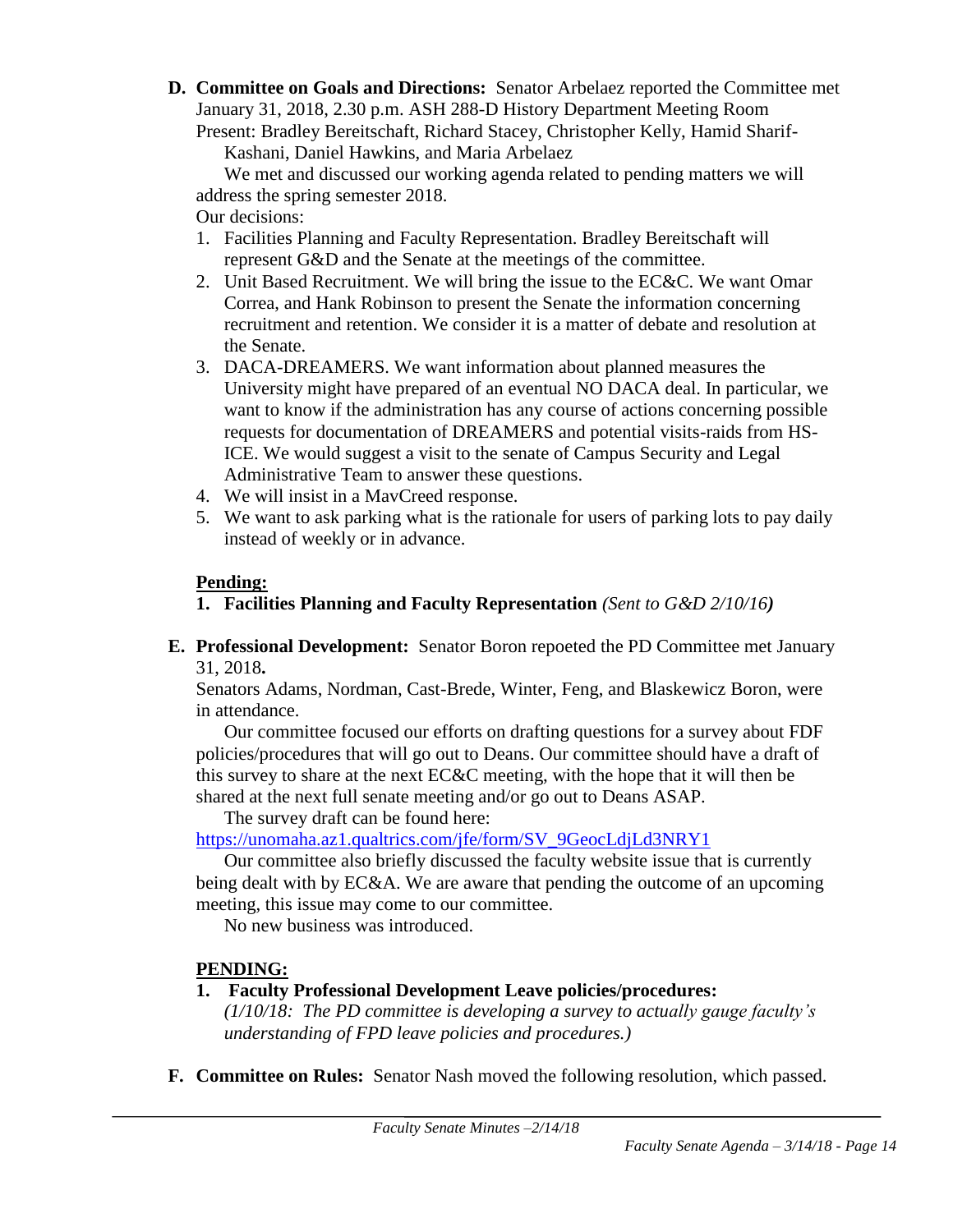## 1. **RESOLUTION 4325,** 2/14/18**: Replacement on UCAT**

**BE IT RESOLVED** that the following name go forward to complete the remainder of Leah Pietron's term (through 6/30/18) to the University Committee for the Advancement of Teaching (UCAT):

Margaret Hall, IS&T (Interdisciplinary Informatics).

~~~~~~~~~~~~~~~~~~~~~~~~~~~~~~~~~~~~~~~~

**PENDING:** The all UNO faculty survey for positions on campus and university committees will be sent out soon.

## **VI. Ad hoc Committees**

**A. Ad hoc UNO-UNMC Faculty-to-Faculty Communication and Collaboration Committee:** Senator Barone

# **A meeting was held January 29, 2018.**

Present: Destynie Sewell, Elli Rogan, Amar Natarajan, Glenda Woseyna, Beth Beam, Mark Shriver, Dhundy Bastolei, Timi Barone

Absent/Excused: Suzanne Sollars, Adam Tyma, Connie Schaffer, Cathy Gebhart, Emily Glenn, Debra Reilly, Craig Maher

## **Meeting Report**:

- 1. Update on Parking and Library: Group briefly discussed the updates provided by respective Faculty Senate Presidents.
- 2. Review Transition Team report

The group briefly discussed the Transition Team report and noted that its contents were focused solely on UNO, not UNMC.

3. Thoughts on Shared Administrators

We started with brief discussion about how revenue streams were separate for each campus and the difficulty this may pose for the joint VC for business and finance. In general, the group felt that sharing administrators was mostly advantageous so far and it was helping collaborative efforts move forward more easily—for example grants from joint researchers. There was also some discussion regarding whether having a joint chancellor had potential for problems that had yet to occur. For example, what if the needs of each campus were in conflict, which campus would the chancellor advocate for and how would they decide?

4. Thoughts on Base budget apportionment

As with the transition report, the group felt that this was not something that affected both UNO and UNMC, as UNMC is not really affected in the same way that UNO and UNL are.

- 5. New Business
	- a. Remove roadblocks to collaborative teaching

Several members provided examples of problems with faculty on one campus teaching a course on the other campus. Some examples included: the difficulties cross-listing courses across campuses, developing curriculum collaboratively (e.g. what committees would it have to go through, what forms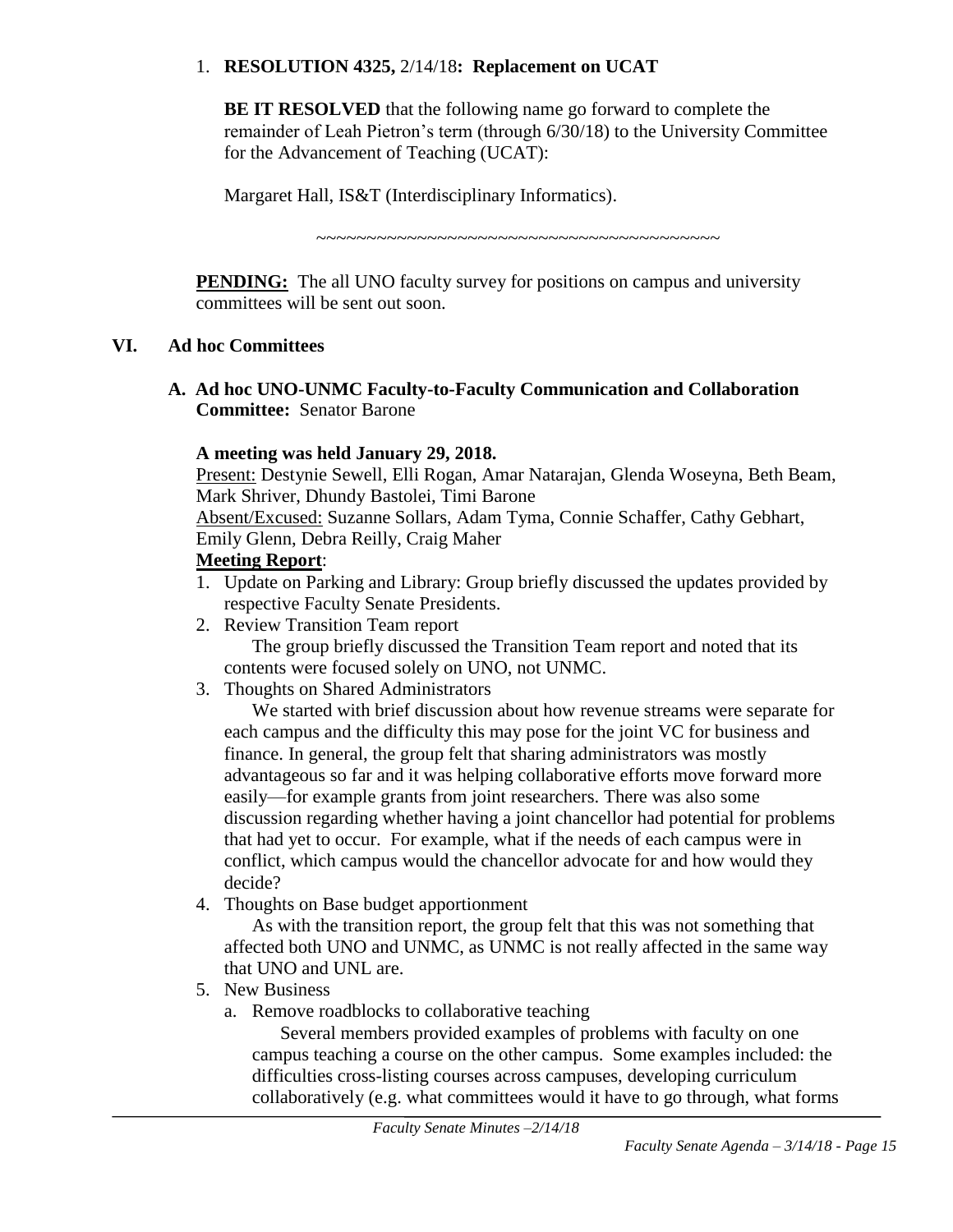to use, etc), and how assigned faculty time would be handled when teaching on the other campus. There are probably other roadblocks that the committee members are unaware of. There was also discussion about incentivizing collaborative teaching efforts.

**Recommendation:** Talk to the joint programs to identify roadblocks and figure out how these situations can be streamlined.

b. Remove roadblocks for students who take classes on each campus

Committee members discussed the difficulties students encountered when attempting to enroll in classes on both campuses. For example, sharing of the same information between registrar's offices and financial aid offices is apparently infrequent and it is frustrating for students to have to provide the same information twice. The committee would also like the campuses to share immunization information, and create a separate immunization status category for students not involved with patient care (which would reduce the number for them).

**Recommendation:** Set up meetings for the registrars and financial aid officers on each campus to let them figure out how to streamline this process. It was also suggested that relevant IT staff be included as they may be required to implement changes as a consequence of any decisions.

c. Remove roadblocks for research collaboration.

Committee members discussed this as well. The sense was that there might be fewer issues in this area. Nevertheless, there was a suggestion that research offices at each campus could come together and discuss procedures.

d. Travel

Changes to travel planning will require all faculty to book their own travel, instead of staff. Two problems with this policy were discussed. First, it made organizing group travel more problematic without an organizing point person. Second, there was a question raised about whether this was really a savings given the cost of faculty vs. administrative assistants' time.

# **VII. New Business**

**A. Activate Budget Advisory Committee** (Composed of Magie Hall, Craig Maher, Michael O'Hara)

Without objection President Grams passed the gavel to Vice President Barone in order to move that the UNO Budget Advisory Committee should be activated. Senator Arbelaez seconded the motion, which passed. The Budget Advisory Committee should look at the list of shared positions, between UNO and UNMC, which are listed below, and any others they find, to see which budget the salary is charged to, UNO or UNMC, or a combination. (Where the money comes from and where it goes to.)

Shared UNO-UNMC administrative leadership as of 2/2018:

- Chancellor
- Vice Chancellor of Business, Finance, and Economic Development
- Vice Chancellor of Student Success
- Vice Chancellor of External Relations
- Interim Associate Vice Chancellor for Global and Student Support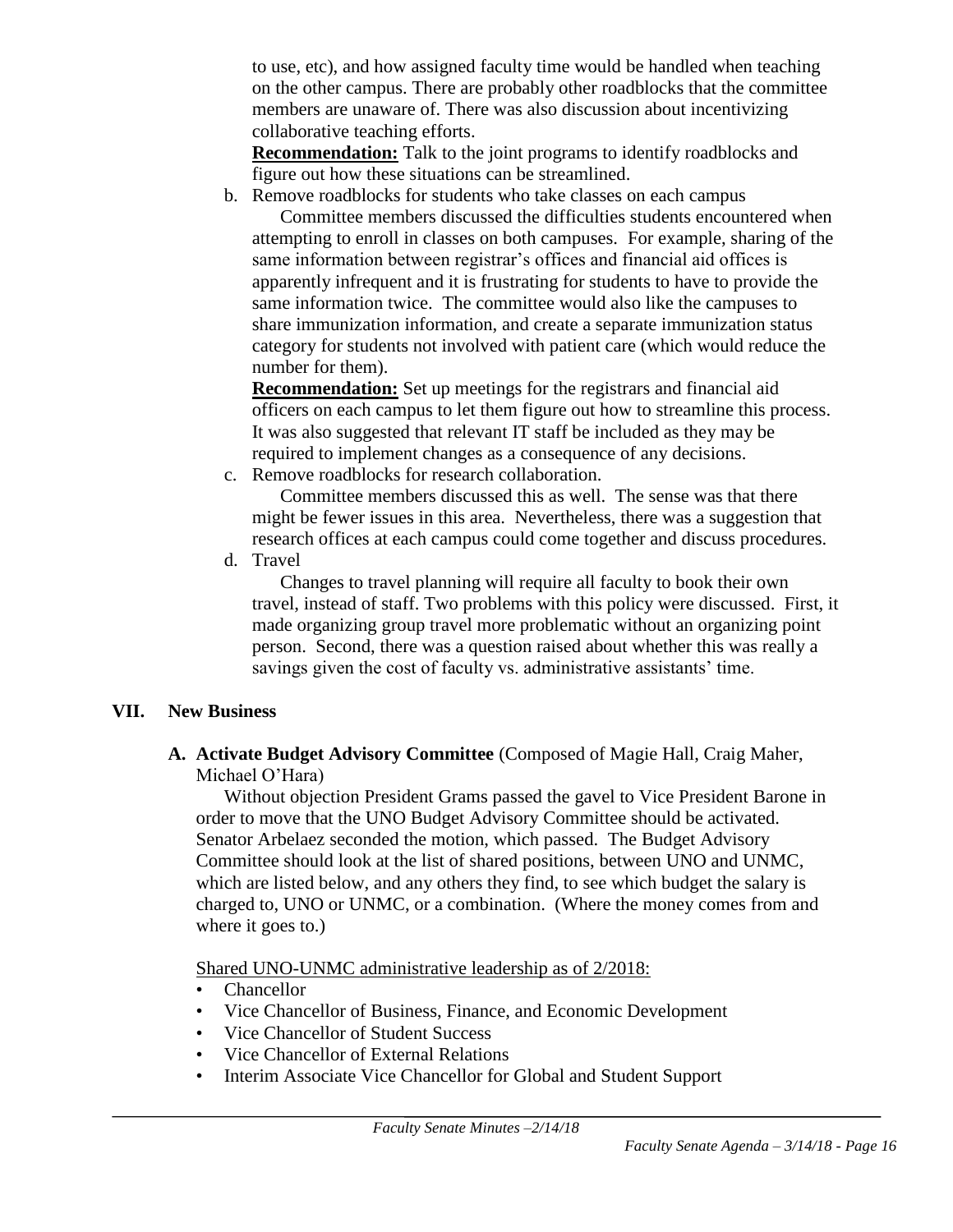- Interim Assistant Vice Chancellor of UNMC Academic Affairs, Interim Director of UNMC Student Services, Director, UNO Student Conduct and Community **Standards**
- Assistant Vice Chancellor for Wellness

Senator Grams moved the following resolution. Senator Miller seconded. Senator Elder moved to amend the resolution, and Senator Kelly seconded, to add "and consequently to the UNO" in the fifth paragraph. The amendment passed.

The amended resolution then was passed.

**~~~~~~~~~~~~~~~~~~~~~~~~~~~~~~~~~~~~~~~~~~~~**

# **B. RESOLUTION 4326,** 2/14/18: **Budget**

**WHEREAS** around \$46 million has been cut from the current year (2017-18) of the NU budget, and Governor Ricketts has asked that another \$11 million be cut in 2017- 18, and another \$23 million cut in 2018-19; and

**WHEREAS** UNO's administrative leadership had approximately two weeks to prepare recommendations to NU President Bounds for addressing a cut of this magnitude; and

**WHEREAS** Chancellor Gold and Senior Vice Chancellor Reed communicated directly with Faculty Senate leadership throughout this process, and with the entire campus community as soon as they were able to make examples of the potential budget cuts public; and communicated (1) specific criteria by which decisions would be made, (2) the process for developing proposals, (3) a clear emphasis on shared values and respect for the human beings affected by these proposed cuts, and (4) strategies for maintaining UNO's continued excellence and advocating for UNO in the wider community; and

**WHEREAS** the examples of the cuts that have been shared publicly represent only a portion of the full academic and other cuts that would be required to meet the Governor's recommendations; and

**WHEREAS** the proposed cuts to the NU budget and consequently to the UNO budget will reduce the opportunities available to students and employers across the Metro area and the state of Nebraska, including reductions in support for career development, community engagement, rural and small business development, and partnerships with veterans and the military; and

**WHEREAS** reductions to programming at Offutt Air Force Base could adversely impact UNO's nationally recognized excellence in serving military students and veterans; and

**WHEREAS** proposed cuts also impact true gems in UNO's long history of community service and engagement, particularly the NBDC and KVNO; and

**WHEREAS** academic programs, and faculty lines across multiple colleges, including